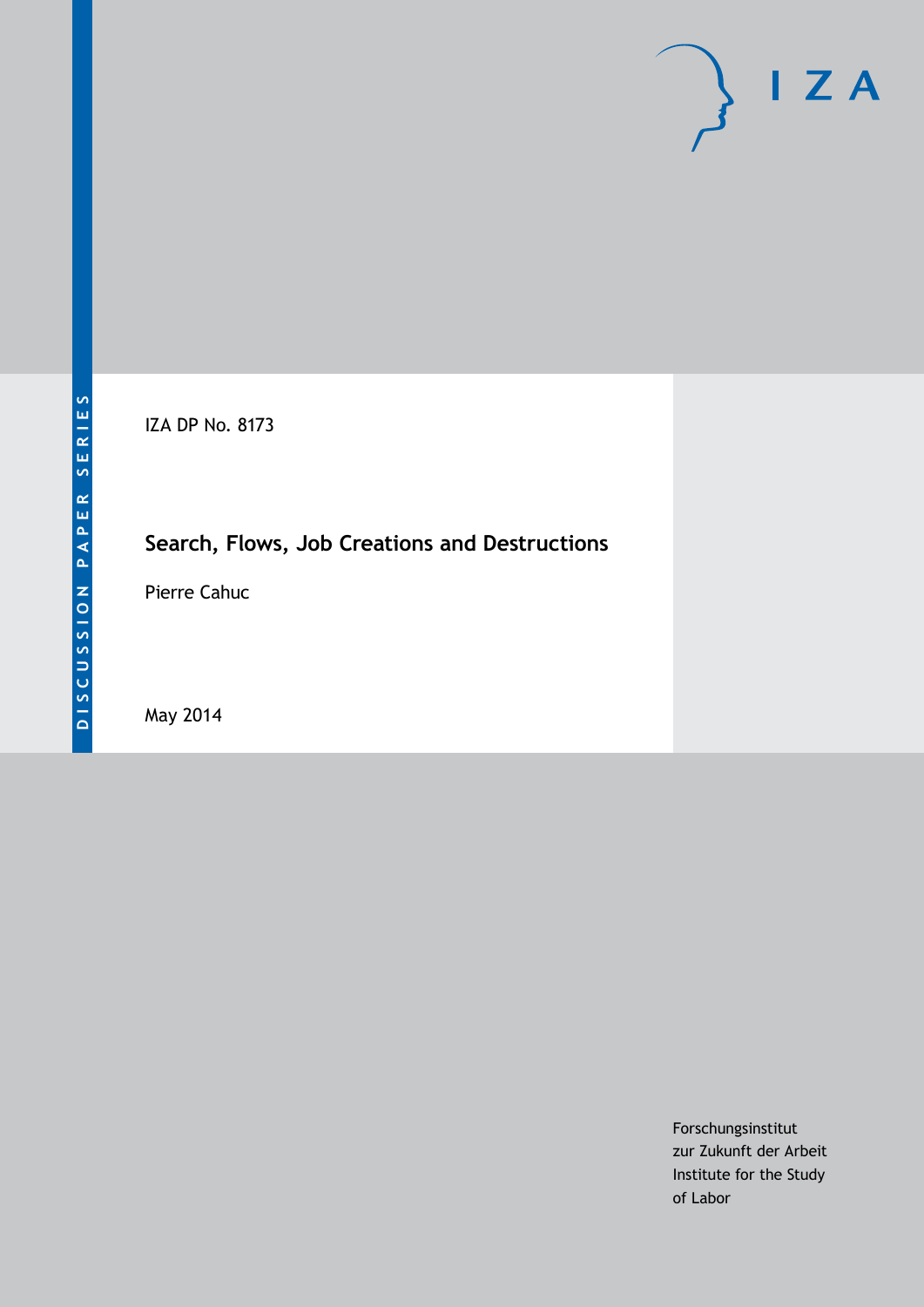# **Search, Flows, Job Creations and Destructions**

**Pierre Cahuc**

*CREST-ENSAE, Ecole Polytechnique, IZA and CEPR*

# Discussion Paper No. 8173 May 2014

IZA

P.O. Box 7240 53072 Bonn **Germany** 

Phone: +49-228-3894-0 Fax: +49-228-3894-180 E-mail: [iza@iza.org](mailto:iza@iza.org)

Any opinions expressed here are those of the author(s) and not those of IZA. Research published in this series may include views on policy, but the institute itself takes no institutional policy positions. The IZA research network is committed to the IZA Guiding Principles of Research Integrity.

The Institute for the Study of Labor (IZA) in Bonn is a local and virtual international research center and a place of communication between science, politics and business. IZA is an independent nonprofit organization supported by Deutsche Post Foundation. The center is associated with the University of Bonn and offers a stimulating research environment through its international network, workshops and conferences, data service, project support, research visits and doctoral program. IZA engages in (i) original and internationally competitive research in all fields of labor economics, (ii) development of policy concepts, and (iii) dissemination of research results and concepts to the interested public.

<span id="page-1-0"></span>IZA Discussion Papers often represent preliminary work and are circulated to encourage discussion. Citation of such a paper should account for its provisional character. A revised version may be available directly from the author.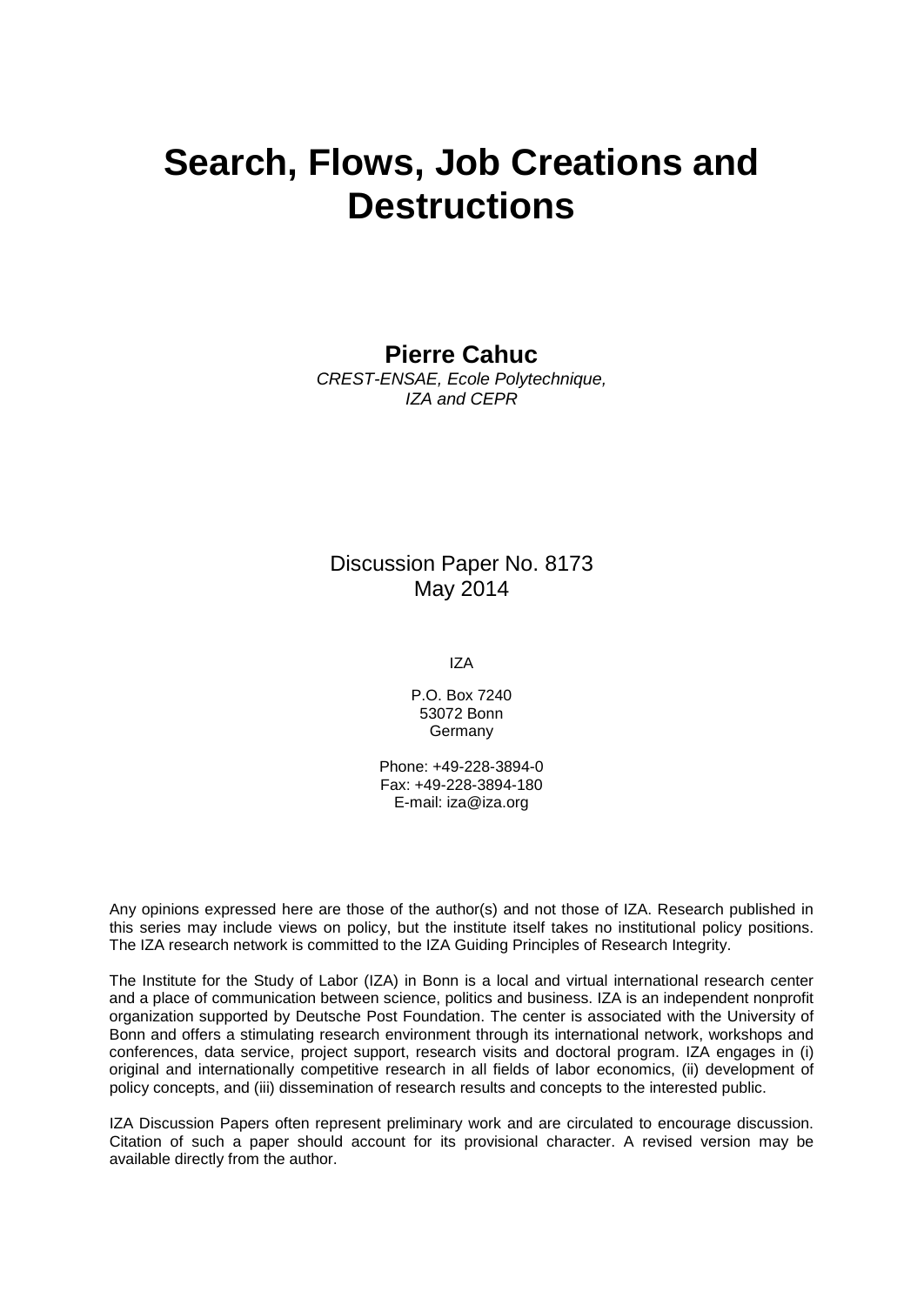IZA Discussion Paper No. 8173 May 2014

# **ABSTRACT**

# **Search, Flows, Job Creations and Destructions[\\*](#page-1-0)**

This paper presents a short overview of dynamic models of labor markets with transaction costs. It shows that these models have deeply renewed the understanding of job search, job flows, job creations and destructions, unemployment and wage formation. It argues that this renewal provides a very useful toolkit for analyzing important economic policy issues such as the optimal level of unemployment benefits, the funding of unemployment insurance and the impact of employment protection legislation.

JEL Classification: J6, J31, J38

Keywords: job search, job flows, workers flows, unemployment

Corresponding author:

Pierre Cahuc Laboratoire de Macroéconomie CREST 15 Boulevard Gabriel Péri 92245 Malakoff Cedex France E-mail: [pierre.cahuc@gmail.com](mailto:pierre.cahuc@gmail.com)

This paper has been commissioned for presentation at Memorial sessions of the congress of the European Economic Association of Labor Economists, in September 2013, in Turin. It is forthcoming in *Labour Economics*. It owes much to the work accomplished with my co-authors, Stéphane Carcillo and André Zylberberg, when writing the textbook, *Labor Economics*, MIT Press, forthcoming, 2014. I also thank Joop Hartog, Kostas Tatsiramos and participants in the congress for their useful comments.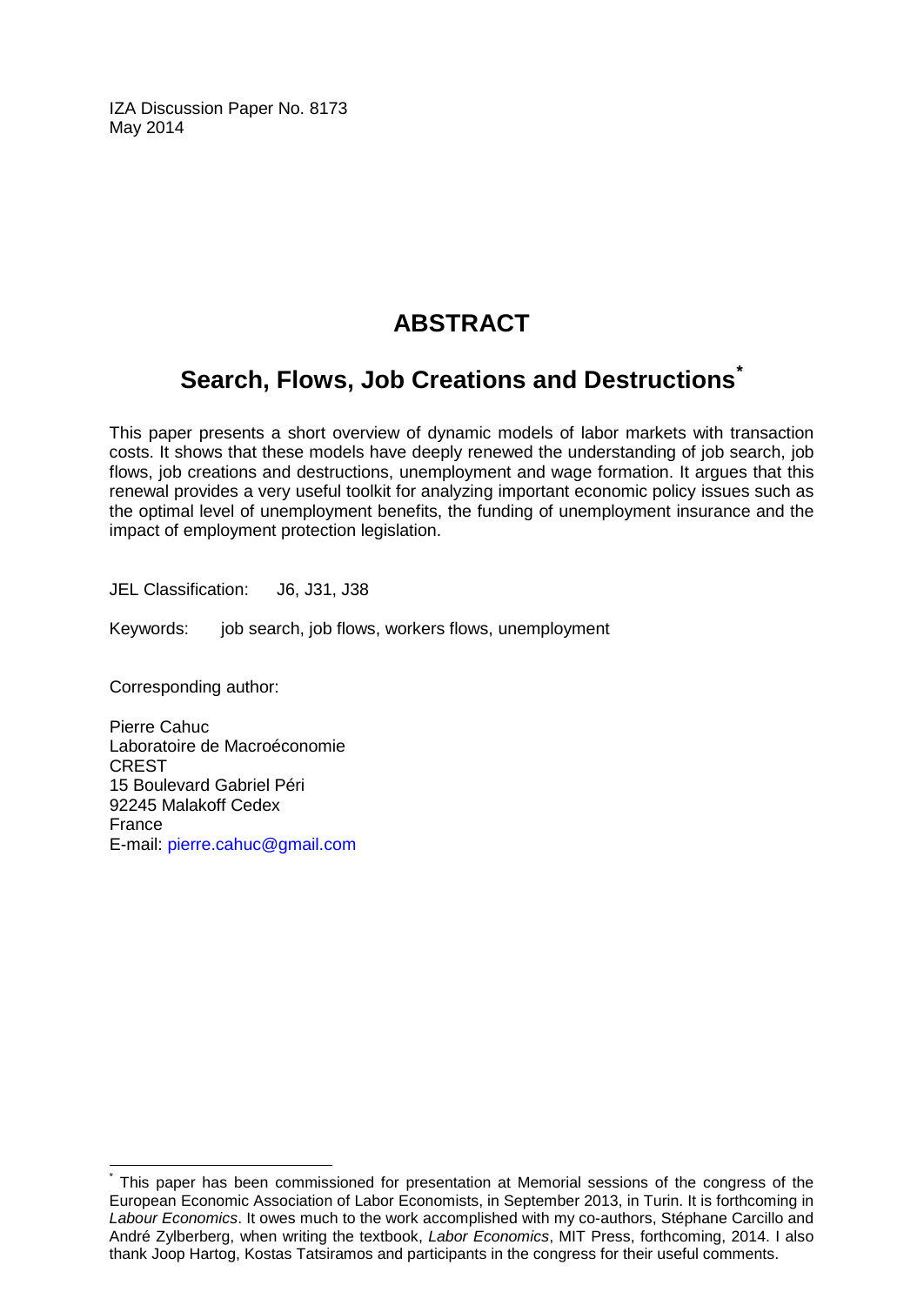# 1 Introduction

In 2010, The Royal Swedish Academy of Sciences awarded the "Nobel Prize" to Peter Diamond, Dale Mortensen and Christopher Pissarides "for their analysis of markets with search frictions". According to the Nobel prize committee, their contributions shed new light on fundamental questions: Why are so many people unemployed at the same time that there are a large number of job openings? How can economic policy affect unemployment?

In 1968, Friedman argued that there is a level of unemployment that cannot be changed by monetary policy in the long run. This "natural rate of unemployment, in other words, is the level that would be ground out by the Walrasian system of general equilibrium equations, provided there is embedded in them the actual structural characteristics of the labor and commodity markets, including market imperfections, stochastic variability in demands and supplies, the cost of gathering information about job vacancies and labor availabilities, the costs of mobility and so onî (Friedman, 1968, p8). But, at that time, almost nothing was known about the natural rate of unemployment. The dominant explanation of unemployment relied on the inflation-unemployment tradeoff in the Keynesian model enriched by the Phillips curve. As the inflation-unemployment tradeoff seemed to fade away, economists tried to go beyond the Keynesian model to explain unemployment. This led to a profound renewal of the conception of labor markets to which Diamond, Mortensen and Pissarides have been among the main contributors.

This renewal is deeply rooted in the discovery of new facts, which has shaken up the traditional conception of labor markets. The traditional conception relied on the static walrasian model. In this framework, labor markets are approximately efficient. This framework is useful to understand many phenomena, like the consequence of investment in human capital on wages, or the impact of taxes on wages and employment. However, it is not suitable to explain unemployment, the coexistence of unemployment and job vacancies and the consequences of the huge amounts of job and worker flows that exist in all labor markets. The renewal is more akin to the Schumpeter view, which is intrinsically dynamic and leads to the idea that labor markets are not spontaneously efficient. This created a new framework to think of the consequences about labor market institutions and labor market policies.

# 2 New facts

The unceased recomposition of jobs in market economies has a strong impact on labor markets. Full awareness of the extent of job creation and destruction is relatively recent. Only since the end of the 1980s have economists had available precise data covering sufficiently long periods about net employment changes, job flows and workers flows.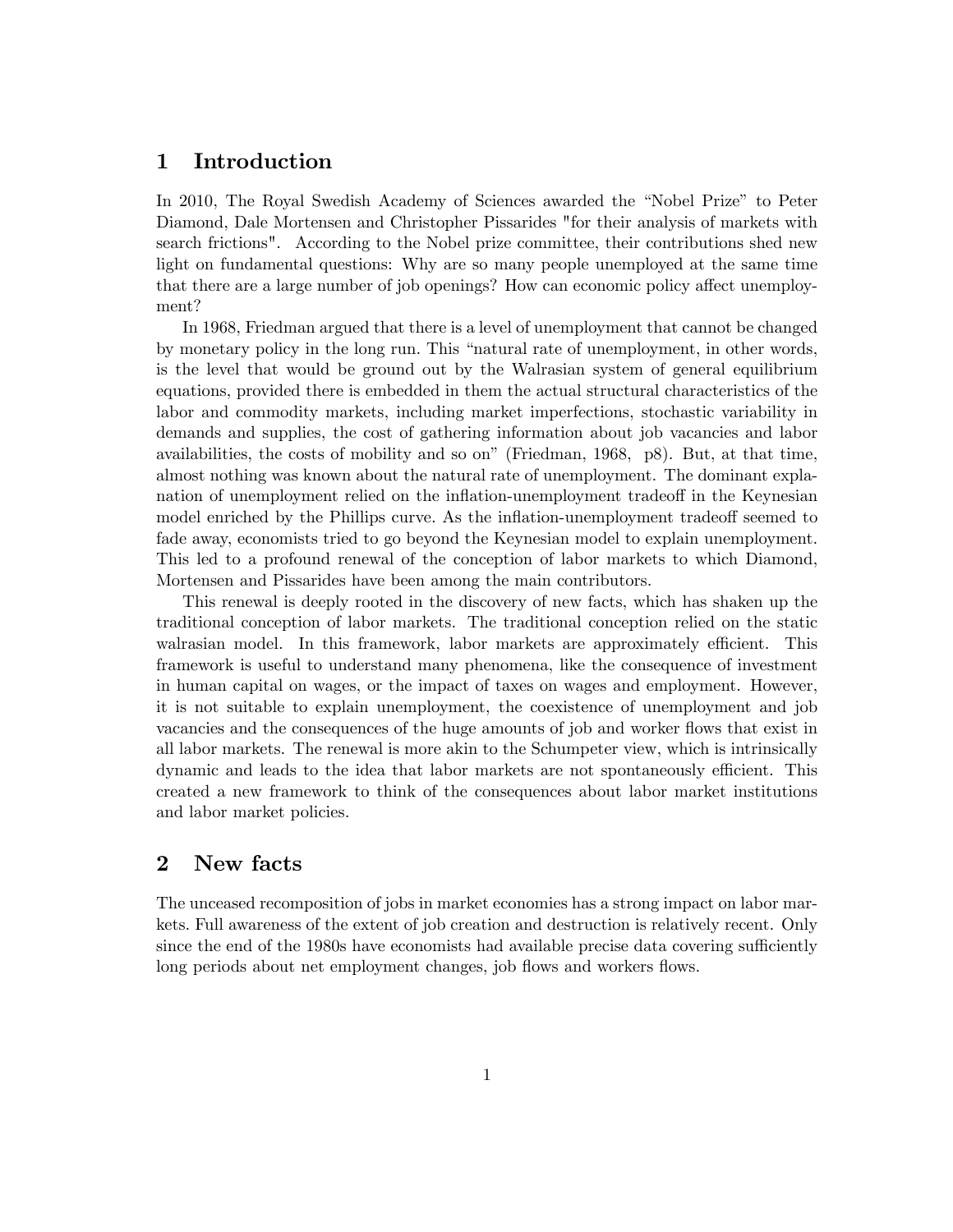#### 2.1 Jobs flows and workers flows

Two kinds of data allow us to understand the dynamics of the labor market better. The first pertains to the processes of job creation and destruction, and the second to worker flows. Net variations in the volume of employment over a given period are equal, by definition, to the difference between job creations and job destructions over that period. They are also equal to the difference between workers' entries into and exits out of employment. In other words, variations in employment may be defined on the basis of the two following comparable identities:

$$
Net employment change = \underbrace{Creations}_{Job flows} - \underbrace{Destructions}_{Worker flows} = \underbrace{Hirings}_{Worker flows} - Separations
$$

A surprise for researchers was the discovery that job flows were large and of the same order of magnitude in many industrialized countries (Davis, Faberman and Haltiwanger, 2006). To put it in a nutshell, we may speak appropriately of a "15% rule," which may be stated as follows: on the national scale, around 15% of jobs disappear every year, and every year around 15% of new jobs come into being.

Worker flows are even bigger than job flows. Workers' flows are different from job flows, for in addition to entries and exits linked to the creation and destruction of jobs, they also include rotations on the same job. A number of workers can in fact succeed one another in the same job. With data on French Örms 1987-1990, Abowd et al. (1999) estimate that over the course of a year, the creation of one job corresponds to the hiring of three persons and the separation of two. As a general rule, workers' reallocations are clearly greater than those of jobs. Workers move from job to job, from unemployment to employment, they enter and exit from the labor force.

#### 2.2 Labor market flows and productivity

Empirical research has shown that these large workers and jobs flows are induced by reorganization of the apparatus of production that may take the form of the creation of firms, the destruction of firms, or the reallocation of jobs between firms or within the same firm. For example, Foster et al. (2006) have analyzed the consequences of the evolution of economic activity undergone in the retail sector in the 1990s in the United States. During that period, the information technology revolution has had a strong impact on the retail sector. The adoption of systems that electronically link cash registers to scanners, credit card processing machines, customer relationship management systems and inventory management systems allowed establishments to increase labor productivity. Foster et al. (2006) find that virtually all of the labor productivity growth in the retail sector is accounted for by more productive entering establishments displacing much less productive exiting establishments.

More generally, research on the OECD countries shows that overall the process of creation and destruction of Örms, as well as reallocations of production between Örms,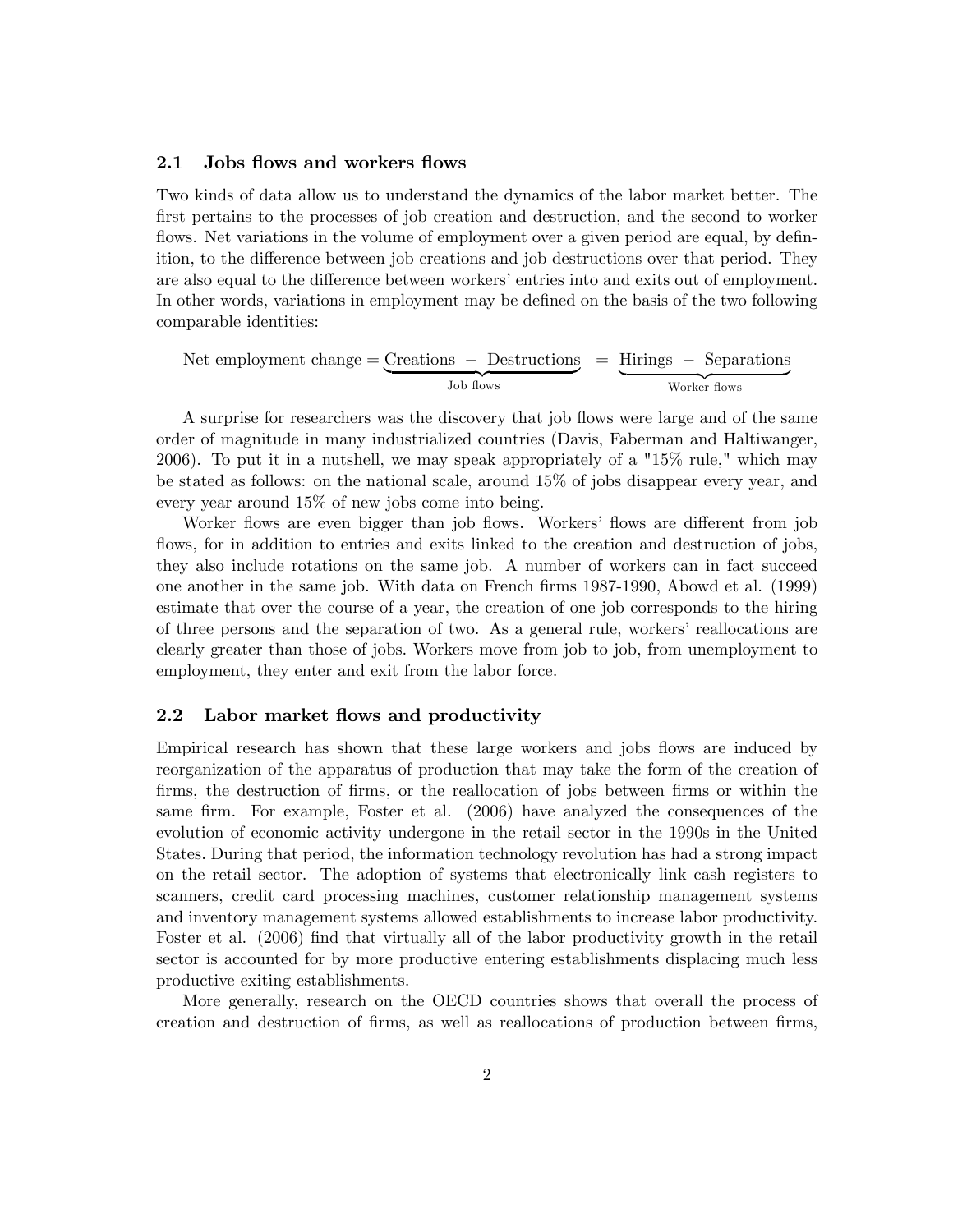contribute significantly to the gains in labor productivity of the manufacturing sector over the period in question (OECD, 2003). This conclusion also holds good for the service sector, and for multifactor productivity growth (i.e. the Solow residual) rather than for labor productivity.

Productivity gains within firms are also related to labor turnover because they can be achieved by improving the productivity of the workforce in place, especially through training, but also by renewing it. It appears that Örms which utilize information and communication technologies most intensively have higher manpower rotation. In total, firms with the highest productivity gains adopt a more dynamic style of workforce management, relying more heavily on internal promotion, and hiring and firing more frequently. This phenomenon is well illustrated by Bloom, Sadun and van Reenen (2012), who show that US multinationals have higher productivity from information and communication technologies than non-US multinationals, primarily due to their tougher "people management" practices, which include more intensive use of promotions, rewards, hirings and firings.

The finding of large job flows and workers flows induced economists to renew their conception of labor markets. Job creation and job destruction had to be conceptualized in a dynamic framework that accounts for and explains the unceased movements of workers and jobs.

## 3 New theory

The unceasing and massive movements of workers and jobs facilitates productivity growth. But it also creates unemployment, inequality, and exclusion. To a large extent, the process of job creation and destruction is at the center of the great economic and social problems of our time. The simultaneous presence of such high numbers of job created and destroyed caused economists to pay hommage to Joseph Schumpeter, who, though he had only scattered data to work with, had grasped as early as the 1940s that this process, which he called "creative destruction," was the principal driver of growth, but also one of the principal causes of unemployment. These ideas deeply renewed the conception of the labor market.

#### 3.1 The basic job search model

The standard economic theory of labor supply pays no attention to the time and cost of looking for work. The consumption of "leisure", even when this term is extended to cover home production, remains the sole alternative to waged work. So from this perspective there is no place for the unemployed person whose principal activity amounts to looking for work. Such a description of the labor market assumes that each agent merely has to decide the number of hours that he wants to devote to work, given the single and universally known wage prevailing in the labor market. There is no need to look for a job that would suit him. To explain that unemployed workers need time to find jobs,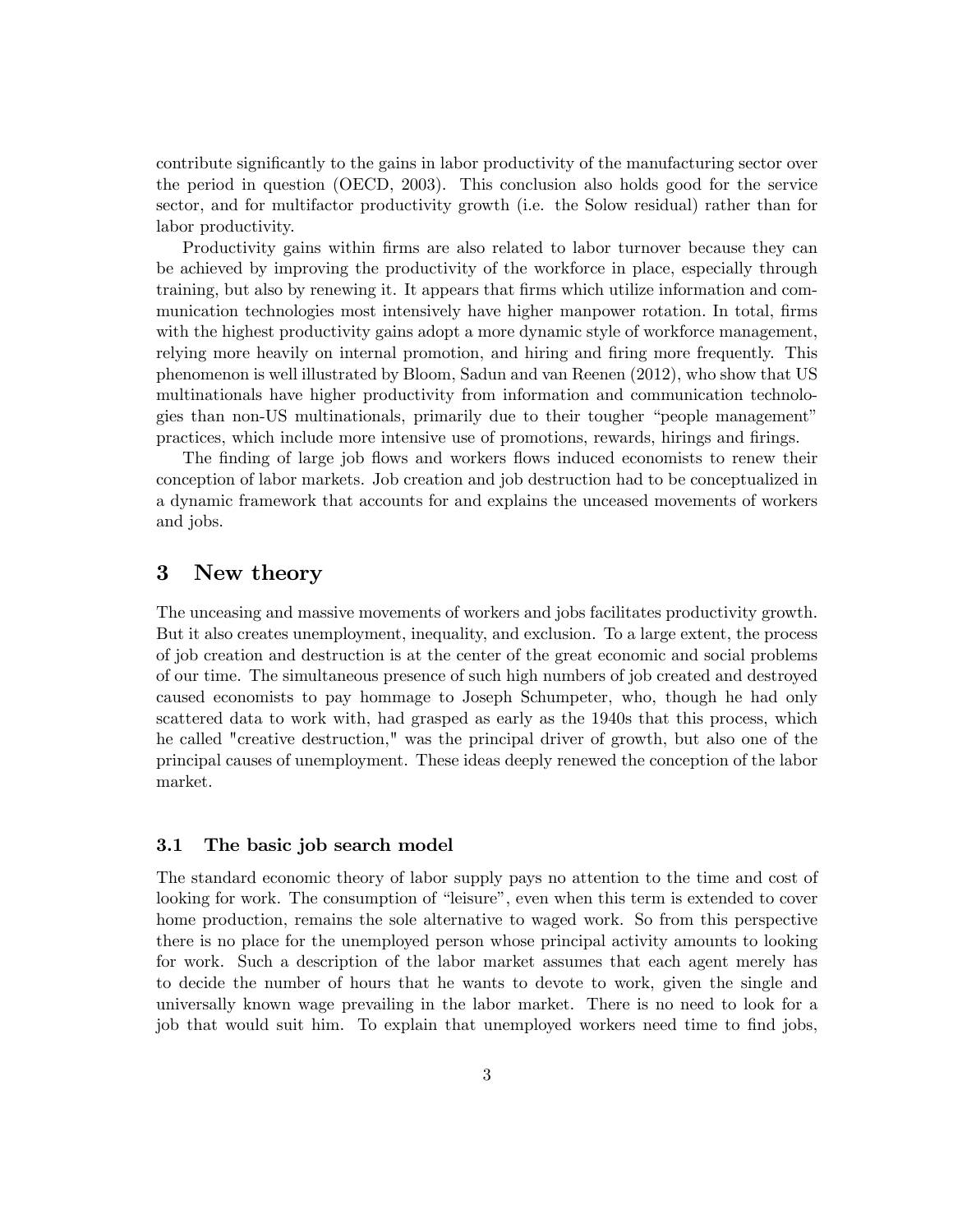economists had to account for consequences of imperfect information. This is precisely the purpose of job search theory: to study the behavior of an individual who has imperfect information about jobs and wages. The modern theory of the job search arose in the 1970s with the formalizations of McCall (1970) and Mortensen (1970). The job search model is useful to understand how the duration of the search depends on individual preferences, and the overall characteristics of the environment in which it takes place. This model is used in many applied contributions, relying on duration models, that evaluate the impact of passive and active labor market policies on unemployment duration and on the quality of jobs.

#### 3.2 The search and matching model

In the 1980s and the 1990s new models have nested the basic job search model, that represents the behavior of individuals looking for jobs, in a framework that also accounts for the behavior of firms and its interations with that of workers. These models, developed by Diamond, Mortensen and Pissarides, account for labor market frictions, i.e. the fact that there is a lack of information which implies that workers have to search to find jobs and firms must search to fill their vacant jobs. The search process requires time. Accordingly, jobs and workers do not meet instantly. There are both job vacancies and unemployment on the labor market.

The search and matching model is the workhorse of most modern analyses in macro labor. This model envisages the hiring process as a phenomenon of matches between employers and workers. In this framework, the probability for every unemployed person to receive a job offer suited to her abilities depends on the tightness prevailing in the labor market, i.e. the ratio of the number of vacant jobs to the number of unemployed persons. If this ratio is high (many vacant jobs, few job-seekers), every unemployed person has a high probability of Önding a job. Symmetrically, each personís probability of Önding and Ölling a vacant job has to decrease when this ratio decreases (few vacant jobs, many job-seekers). This representation of the process of matching up jobs and workers, developed especially by Hall (1979) and Pissarides (1979, 2000), makes it possible to grasp the determinants of unemployment in a dynamic environment where jobs are created and destroyed continually, and in which there are transaction costs attached to reallocating employment.

This model allows economists to study many phenomena such as the impact of productivity shocks and of technological progress on unemployment. It also sheds some new lights on the roots of labor market inefficiencies.

#### 3.3 Labor market efficiency

In the search and matching model, the decentralized equilibrium is generally inefficient contrary to that of the walrasian model. The inefficiency of the decentralized equilibrium stems from transaction costs which induce trading externalities. If the number of vacant jobs rises, each vacant job has a smaller probability of being matched with a worker, but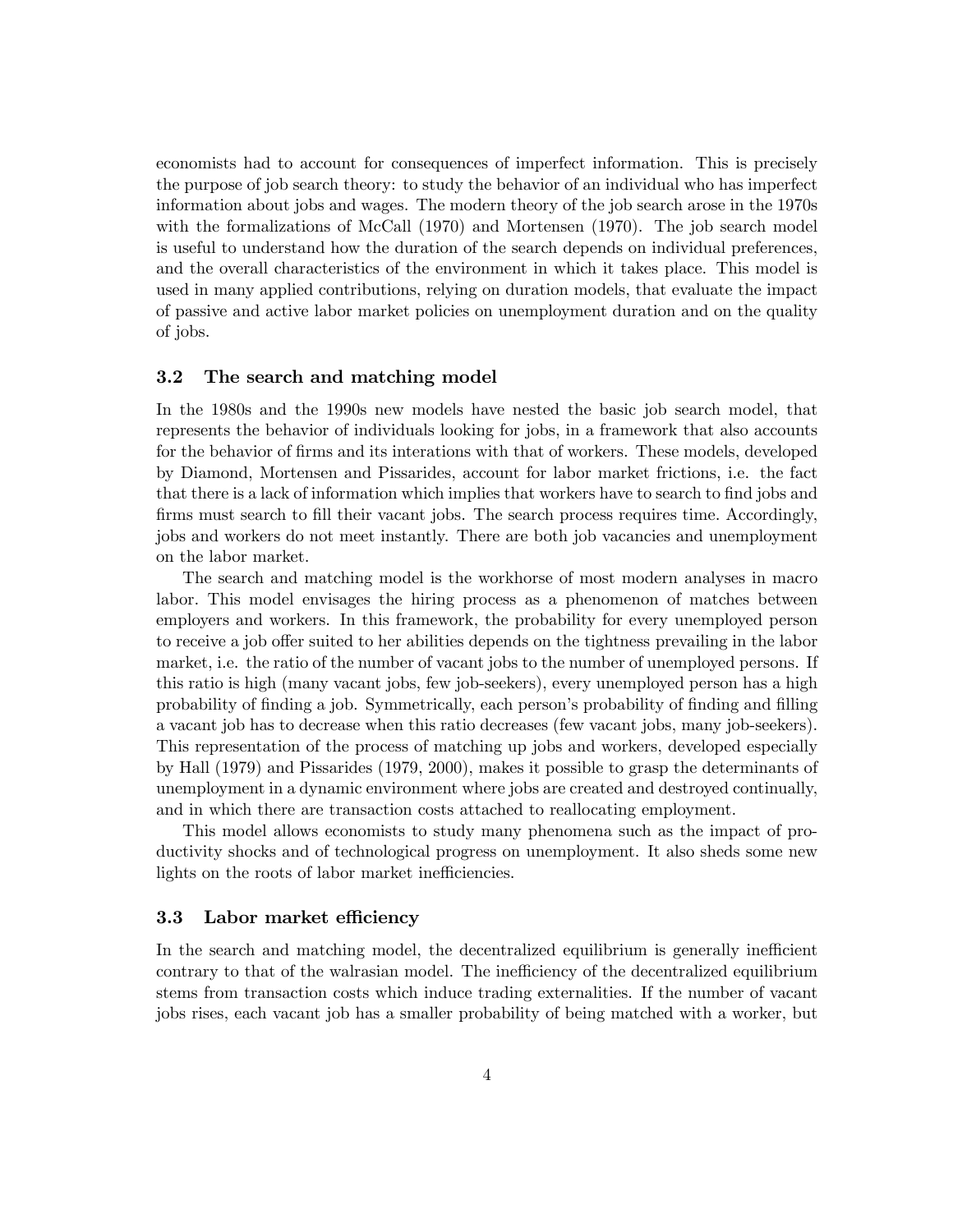each unemployed person has a higher probability of finding a job. Firms prefer to compete with as few vacant jobs as possible, so that their vacant jobs will be filled as rapidly as possible, but unemployed persons prefer the inverse: that there should be many vacant jobs, so as to increase their likelihood of being hired. Correspondingly, if the number of unemployed persons rises, each of them has fewer chances of finding a job, while firms see their chances of being able to fill their vacant positions increase. To put it in summary fashion: every unemployed person would like to be the only member of that category, and would like the category of vacant jobs facing him to be as full as possible, while every employer would like to be the only one with positions vacant, and to be facing a wide array of job seekers. There are congestion effects within each category and positive externalities between the categories.

An omniscient planner who wished to maximize efficiency would internalize these externalities and would arrive at a social optimum in which the congestion effects and the positive externalities would be "blended" in the manner that best met her choice criterion. Now, firms and workers do not internalize these externalities, and the decentralized equilibrium of the labor market is not required a priori to correspond to a social optimum, except under very specific situations, where the bargaining power of workers in wage negotiations fulfills the Hosios-Pissarides condition<sup>1</sup> (in the random search model, Pissarides, 2000) or where workers are perfectly mobile across local labor markets (in the directed search model, Moene, 1997).

All in all, the search and matching model represents a "second-best" world, that allowed economists to renew the analysis of the consequences of labor market policies, such as the minimum wage, unemployment insurance, employment protection legislation and active labor market policies.

#### 3.4 Wage dispersion

In a perfectly competitive labor market, with given productive abilities and working conditions, the wage of any individual ought to be independent of the firm or industry in which she is employed. If one industry or firm pays better than others, perfect mobility of workers ought to lead to a flow of labor supply toward that firm or industry, and a consequent drop in remuneration. But empirical studies (Abowd et al., 1999, Abowd et al., 2013) show that individuals with identical time-invariant characteristics are paid differently when they work in different firms. The interpretation of these results is a delicate matter. It is possible that wage differences among firms may be the result of unobserved differences linked to working conditions on a perfectly competitive labor market. The compensating differential theory of wages indicates that a wage reflects not just productive ability, but also the content of the tasks an employee must carry out at her workplace: more dangerous, more unstable, and more laborious jobs are offset by higher wages. As

 $1$ The Hosios-Pissarides condition states that the decentralized equilibrium is efficient if the bargaining power parameter of the Nash bargaining solution equals the elasticity of the matching function with respect to unemployment.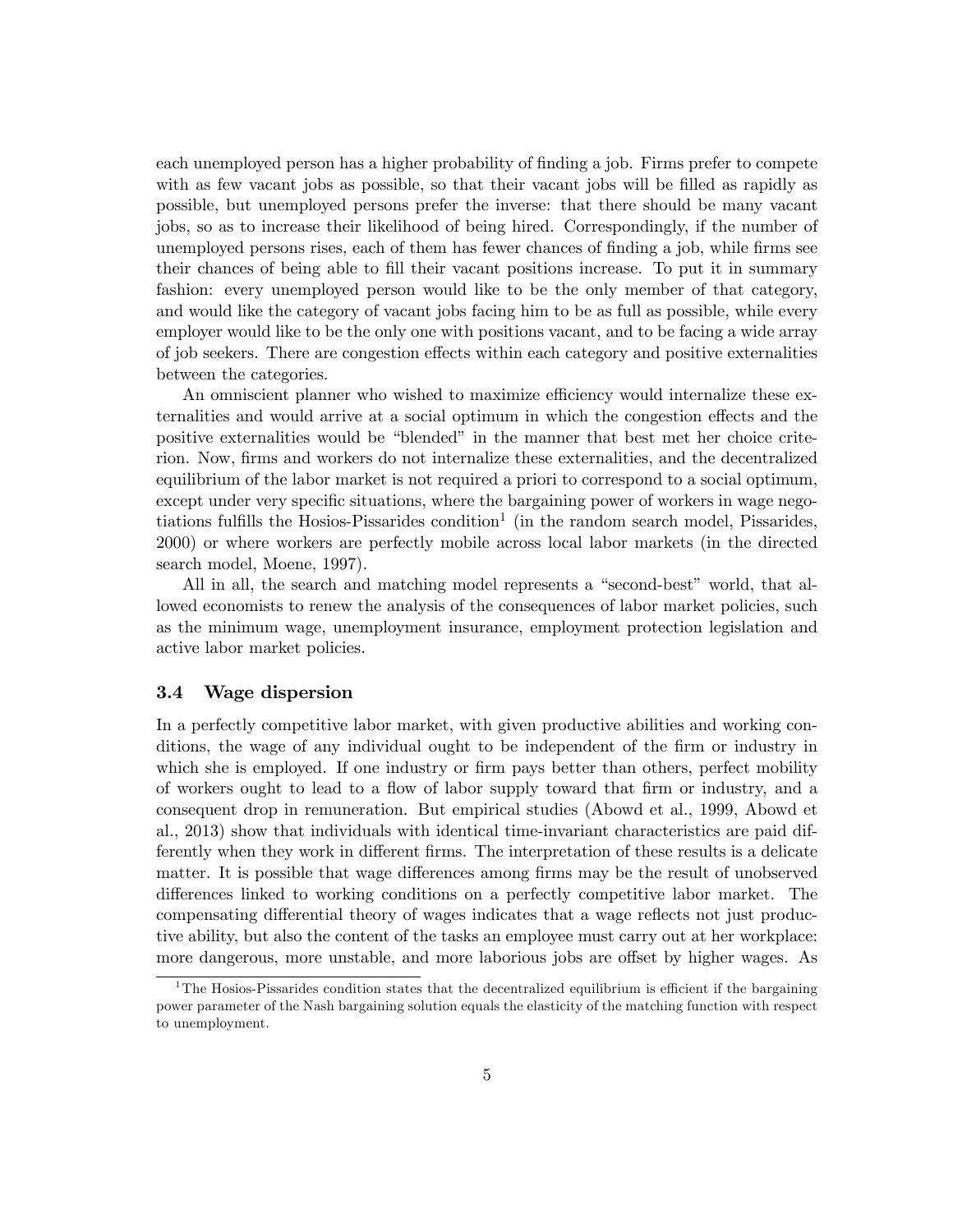these characteristics of jobs are generally poorly measured, it remains possible that the unobserved heterogeneity of jobs does explain wage differences among firms, according to a perfectly competitive logic.

Search and matching models show that the dispersion of wages may also be the consequence of labor market imperfection. Mobility costs and the rent-sharing that attends them generate wage differentials that are unrelated to productivity differentials and that hinder the efficiency of the competitive mechanism. These models have made a profound advance in our conception of wage formation.

When job search theory emerged, Diamond (1971) criticized its consistency by arguing that rational firms should pay workers their reservation wage. Thus, according to "Diamond's critique", if the reactions of employers are introduced into the basic job search model, the outcome is necessarily a labor market equilibrium in which the distribution of wages is concentrated at a single point, equal to the reservation wage. At first sight, Diamond's critique appears to deprive the basic job search model of all its relevance, since within this model we cannot explain why the distribution of wages does not degenerate to a single point.

However, Burdett and Mortensen (1998) have shown that on-the-job search models, which account for job-to-job mobility, can explain wage dispersion. They show that competition between employers to attract workers who can search on-the-job can imply that identical workers can get different wages in different firms. More recent work by Hornstein et al. (2011) shows that the basic job search model does predict a narrow dispersion of wages but that accounting for job-to-job mobility can explain that identical workers can be paid very differently depending on the firms where they work.

The search and matching model with on-the-job search yields a certain number of pertinent empirical predictions (Postel-Vinay and Robin, 2002).

First, in the equilibrium search model, the wage of an individual employee rises when she moves from one job to another. Although that is not in practice the only reason for individual pay to rise, this phenomenon is in fact observed in the majority of transitions of this type. Moreover, in this model, since firms that set higher wages are able to attract and to retain more workers, the wage is positively correlated with the size of the Örm, which fits well with observations that tell us that, even after controlling for the heterogeneity of workers and firms, bigger firms pay higher wages than do smaller ones.

Second, wages rise, on average, as workers gain experience. Assuming that new entrants begin as job-seekers, the wage at which they are hired is a minimum corresponding to the reservation wage. After that, their wage rises every time they change firms. More senior employees, who have on average had the most job offers, thus enjoy the highest wages. This prediction of the equilibrium search model agrees with the observation that a worker's wage increases with the time she has spent in the labor market.

Third, the lower bound of the equilibrium wage distribution being equal to the reservation wage, an unemployed job-seeker accepts all the offers he receives. This conclusion fits very well with that of empirical studies, which do in fact find that the probability of accepting an offer is close to 1.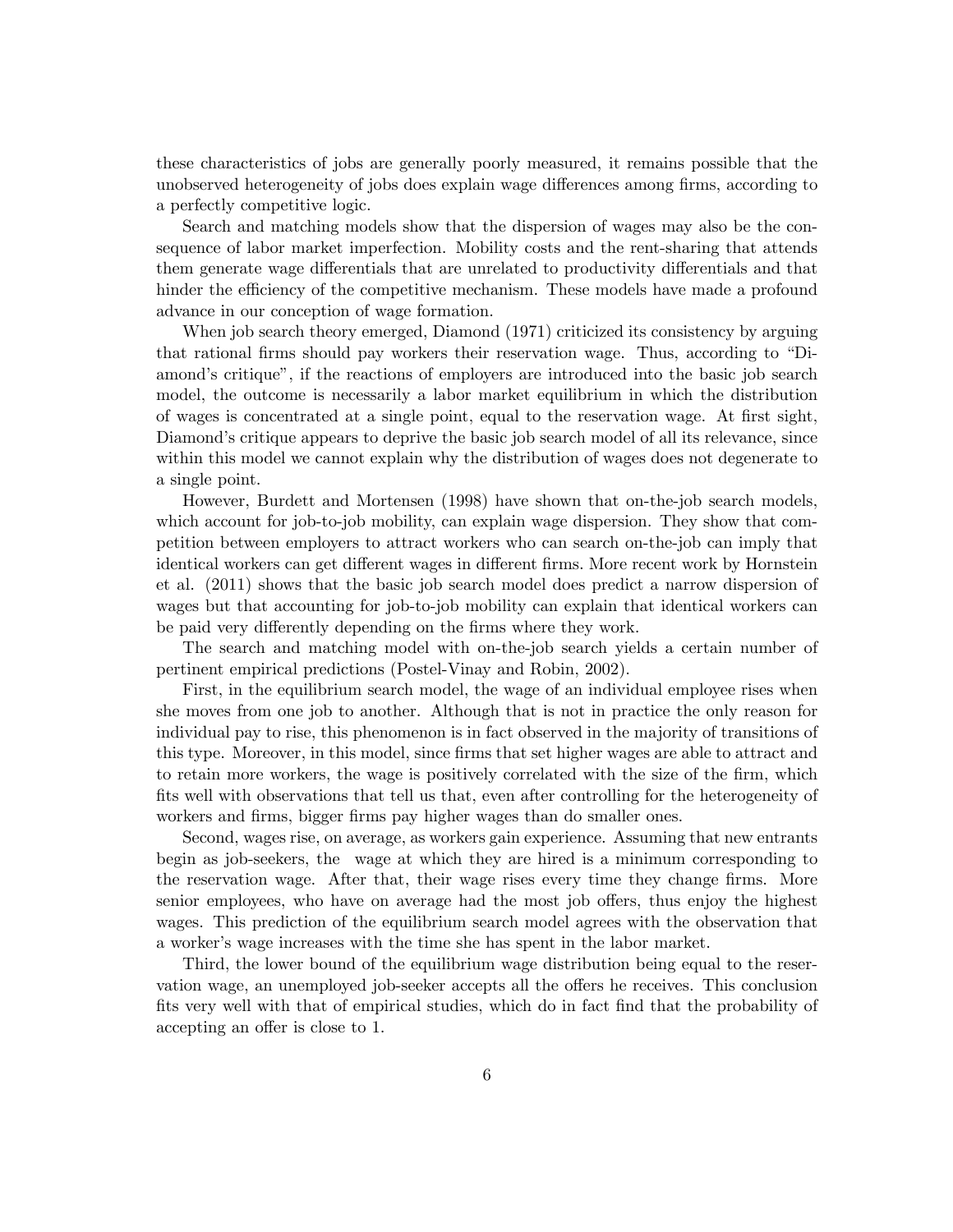Fourth, the on-the-job search model with sequential auction and wage bargaining provides a good fit of the empirical distribution of wages across workers (Cahuc et al., 2006).

## 4 Is it useful for policy makers?

As we have seen, research on search and labor flows induced a large and profound renewal of the conception of labor markets. Over the last twenty years, labor economists have much improved their understanding of the process of job creation and job destruction and of the role of transaction costs. This renewal had an impact on the conception of many policies, such as the minimum wage, unemployment insurance, employment protection legislation and active labor market policies. Let us see what policy makers can learn from this renewal in two realms most related to job creation and job destruction: unemployment insurance and employment protection legislation.

#### 4.1 Unemployment insurance

What is the appropriate level of unemployment benefits? Should unemployment benefits decrease with the unemployment spell? What are the effects of job search assistance on unemployment durations? Do training policies really help unemployed workers to find jobs? What is the impact of monitoring of obligations in order to receive unemployment benefits on unemployment spells?

Knowing the answers to these questions is primordial to be able to design unemployment insurance. The knowledge of the behavior of unemployed workers is indeed essential to implement efficient unemployment insurance in a context where most often the agency managing the unemployment insurance system cannot check thoroughly on whether the unemployed persons are making suitable efforts to find a job. The agency is faced with a "moral hazard" problem, and perfect insurance, i.e. complete replacement of the unemployed personís lost income, might also take away his or her incentive actively to look for a job.

Theoretical and empirical contributions have brought some important results in this field. In particular they have analyzed the determinants of unemployment spells and of of post-unemployment outcomes (see Tatsiramos and van Ours, 2013, for a recent survey).

#### Unemployment durations and post employment outcomes

Empirical studies find that potential benefit duration and the replacement rate exert significant effects on the duration of unemployment. The magnitude of the effects of unemployment benefits differs for different countries and different types of policy changes. Nevertheless, one can keep in mind the two following orders of magnitude: first, the elasticity of the duration of unemployment with respect to the replacement ratio varies between 0.4 and 1.6; and second, an increase of a week in the potential duration of benefit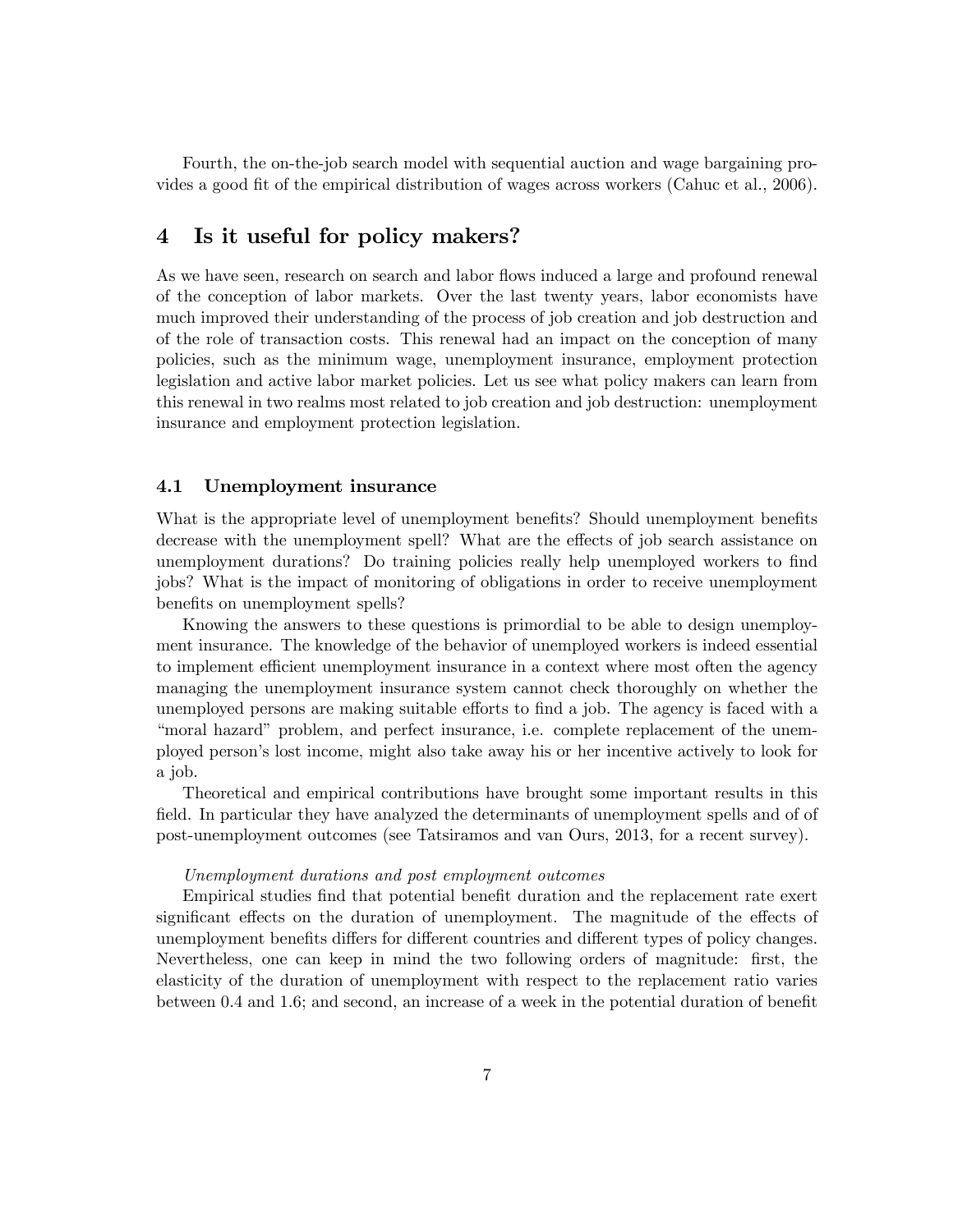payments leads to an increase in the duration of unemployment ranging between 0.1 and 0.4 of a week.

The job search model predicts that an increase in the amount of unemployment benefit or in its potential duration ought, by raising the reservation wage, to entail an improvement in the quality of the jobs accepted by the unemployed. The first researches published on this topic show that the generosity of unemployment insurance had a positive impact on the wages of jobs accepted upon exit from unemployment. It is also found that the jobs accepted at the close of the potential duration of unemployment insurance are more unstable, and on the other hand that a higher replacement ratio leads to more stable jobs.

Recent empirical studies also arrive at convergent results regarding the effects of wealth and liquidity constraints. For instance, Chetty (2008) finds that the link between between unemployment benefits and unemployment duration is driven by a subset of the population that has limited ability to smooth consumption. This pattern is suggestive of a substantial liquidity effect, which might explain 60 percent of the marginal effect of unemployment insurance benefits on unemployment duration at current benefit rates in the United States. But there are not yet sufficiently numerous contributions in this field to yield definitive conclusions.

#### Helping and monitoring the unemployed

The majority of OECD countries have adopted measures aimed at increasing the efficiency of the job search by those receiving unemployment insurance benefits. In the United States, Denmark, the Netherlands, and the United Kingdom, starting in the 1980s, these measures combine help in looking for a job with sanctions, generally consisting of a reduction in benefit, when the rules imposed by the body administering unemployment insurance are not adhered to. Studies of experimental and non-experimental programs usually find that the surveillance and counselling programs may have a significant effect on unemployment exit rates among those who need help. They also exert pressure on a percentage of the eligible unemployed who are not experiencing any real difficulty in finding work.

#### Optimal level unemployment benefits

Research on optimal unemployment insurance, relying on the seminal paper of Bailly  $(1978)$ , shows that it is possible to characterize the optimal level of unemployment benefits using a limited set of parameters that summarizes the behavior and/or the preferences of unemployed workers.

For instance, in the contribution of Baily (1978), the optimal level of unemployment benefits can be defined from the knowledge of the elasticity of unemployment duration with respect to unemployment benefits, the relative risk aversion and the gap between the consumption of unemployed workers and employees. The difficulties encountered when estimating some of these parameters, especially risk aversion, led researchers to look for other formulas defining the optimal level of unemployment benefits. Chetty (2008) provided a formula that defines the optimal replacement ratio as a function of the elasticity of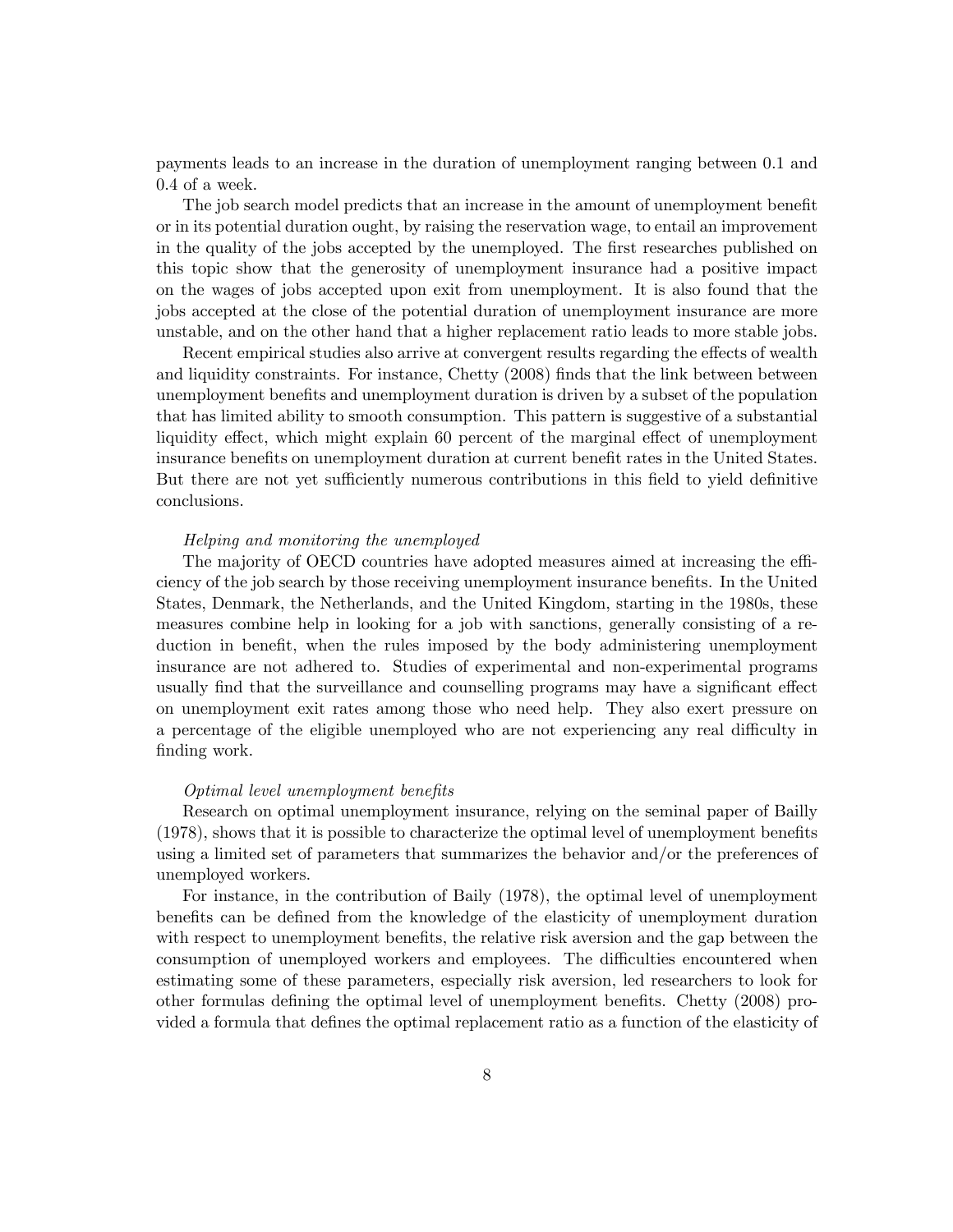unemployment spell with respect to the liquid wealth and with respect to the unemployment benefits. Shimer and Werning (2007) supplied an alternative formula, which allows them to define the optimal level of unemployment benefits as a function of the elasticities of the reservation wage and of the unemployment spell with respect to unemployment benefits.

This strand of research proves useful to evaluate the optimal level of unemployment benefits. For instance, Chetty (2008) concludes that the actual replacement ratio in the US economy, which corresponds roughly to a benefit equal to 50 percent of the preunemployment wage for 6 months, is near optimal, in the context of the US economy. Shimer and Wernig (2007) reach a somewhat different conclusion, according to which unemployment benefits are (a little) too low in the US economy. These results are particularly relevant to policy markers. However, much progress is still needed. The orders of magnitude about the key parameters are still very imprecise. Much research is needed to provide precise estimates, depending on the context of each policy.

#### Time profile of unemployment benefits

Another issue of interest is the time profile of unemployment benefits. Indeed, a relevant analysis of unemployment insurance should focus on the time profile of the benefit payments, which can provide at least as much incentive as their amount. This is the reason most unemployment insurance systems limit the period during which the unemployed can receive benefits, and provide for such benefits to tail off the longer that period lasts. The dynamic job models with moral hazard and job search of Shavell and Weiss (1979), Hopenhayn and Nicolini (1997, 2009) do in fact prove that optimal unemployment benefits must necessarily decrease with the length of the unemployment spell. However, calibration exercises suggest that declining profiles provide only very small welfare gains when the unemployment insurance agency can tax and subsidize wages. Moreover, Shimer and Werning (2008) have shown that the optimal timing can be either increasing or decreasing with the unemployment spell when workers can save and borrow and have free access to a riskless asset. In their set-up, a constant benefit during unemployment is optimal when workers have a constant absolute risk aversion.

These contributions underline the potential importance of the ways unemployment insurance systems are structured when moral hazard is present. Wang and Williamson (2002) have extended the job search model by assuming that the probability of employment loss depends on the effort made by employees. In this hypothesis, moral hazard extends not just to the search efforts of the unemployed, but also to the assiduousness at work of those who are employed, for they may be tempted to shirk in order to lose their jobs if unemployment insurance benefits are too high. It is therefore desirable to adopt an experience rating scheme, in which wages can be taxed, and where income received depends on the duration not just of spells of unemployment, but also of employment.

Unemployment insurance and the business cycle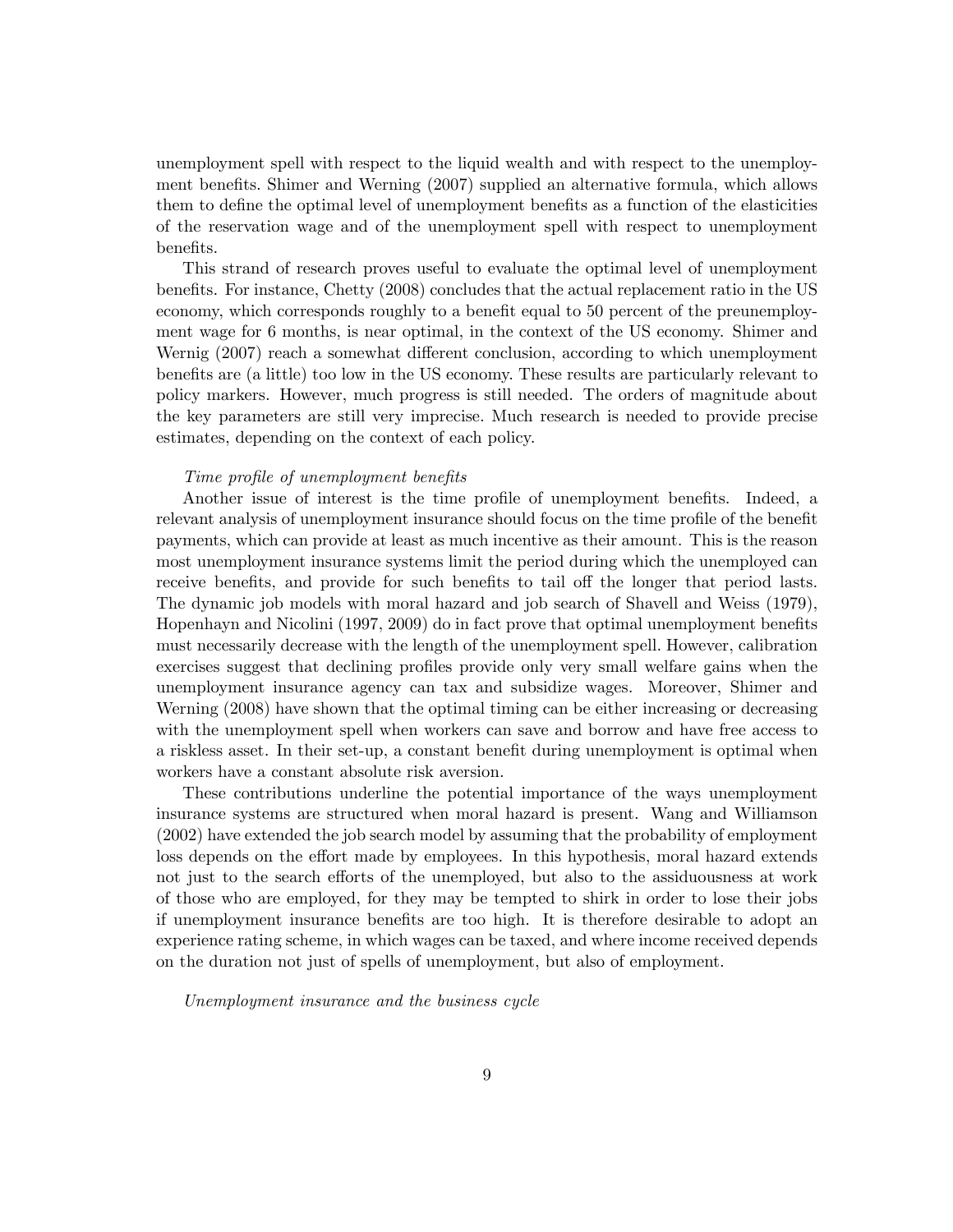Reflections about optimal unemployment insurance indicate that unemployment beneffts should depend on the economic context. From this perspective, it is possible that optimal unemployment benefits should vary over the cycle. Indeed, theory shows that the insurance value of unemployment insurance is higher in periods with high unemployment. Moreover, it is also possible that the disincentive effects of unemployment benefits are smaller in periods with high unemployment if the elasticity of unemployment spell with respect to unemployment benefits is smaller during downturns. Therefore, both insurance and incentive arguments may go in the direction of supporting counter-cyclical unemployment insurance generosity. Such schemes do exist in the United States and in Canada.

Empirical studies provide some evidence suggesting that explicit business cycle contingencies in the unemployment insurance scheme can contribute to a system which provides more insurance when it is most needed at the same time as the incentive structure is strengthened by reducing benefit generosity when it is most distortionary. Relying on US data over the period 1985-2000, Kroft and Notowidigdo (2011) find that the elasticity of unemployment duration with respect to the level of unemployment benefits is smaller when the local unemployment rate is higher. Landais (2013) reaches similar conclusions using other data sets for the US.

All these analyses are in a partial equilibrium framework, that does not account for the impact of policies on job creation. Related analyses in stochastic dynamic search and matching models with endogenous job creation suggest that active labor market policies should also vary over the business cycle. Jung and Kuester (2013) show that optimal policies should combine vacancy subsidies, layoff tax and unemployment benefits that increase during downturns.

All in all, researches on job search allowed economists to provide many advices, relying on theoretical and empirical Öndings, to implement unemployment insurance systems that aim at reaching the right balance between insurance and incentives. However, much remains to do. Economists are still unable to provide advices relying on reliable knowledge on many important issues. In particular, economists know very little about the consequences of eligibility rules that define the conditions needed to be fulfilled to get unemployment benefits; economists also know very little about the consequences of short time work, that allows individuals to work part time while getting unemployment benefits.

#### 4.2 Employment protection legislation

Employment protection legislations are mandatory rules that restrict the dismissals of employees. They are widepreads among most countries. Their stated purpose is to increase the stability of employment. Despite that, there is intense debate about their actual effects, which also influence the level of employment and labor productivity. Over the last two decades, numerous studies have shown that employment protection legislations have strong impact on labor markets áows and productivity. Theoretical and empirical contributions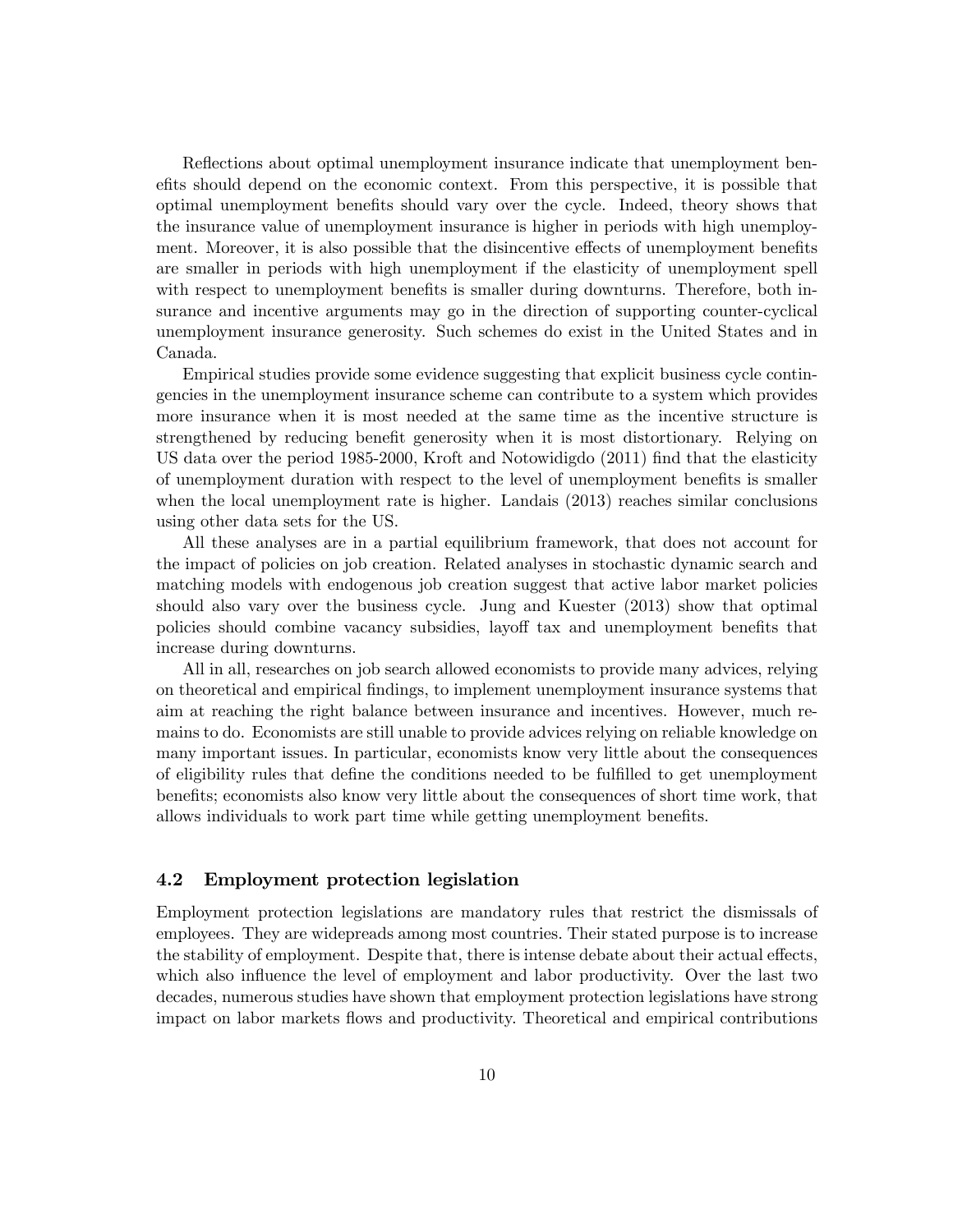have been useful to elaborate normative proposals.

#### The effects of employment protection legislation in search and matching models

Theoretical analysis, relying on search and matching models, has greatly improved our understanding of the consequences of job protection legislations. These analyses do indeed suggest that employment protection has large-scale effects on workers and job flows. The effects on these flows depend on the context. Job protection of open-ended contracts reduces the turnover of these contrats: there are less entries and less exits when job protection is more stringent. However, this type of protection has side effects to the extent that more stringent job protection goes hand in hand with the spread of fixed term jobs. When it becomes more difficult to dismiss workers on open-ended contracts, firms use fixed-term contracts instead. This substitution of fixed term jobs to open-ended jobs increases labor turnover. It induces labor market segmentation between temporary and permanent jobs, with excessive churning of temporary workers which counteracts the stabilizing effects of job protection on open-ended jobs. Accordingly, the overall impact of employment protection legislations on job stability can be either positive or negative, depending on the specificities of each legislation concerning the regulation of open-ended and fixed-term contracts.

Search and matching models also show that whether employment protection legislation pushes unemployment up or down remains ambiguous. It depends especially on the wage setting process. When wages are downward rigid, which is the case when there is a binding minimum wage, job protection strongly increases the unemployment rate. However, when wages are flexible, the impact of job protection on the unemployment rate is ambiguous, because wages drop when job protection becomes more stringent. Theory also predicts that employment protection legislation reduces labor market participation to the extent that employment protection legislations are similar to taxes on the surplus of jobs. Finally, theory shows that job protection mostly decreases labor productivity because it mitigates the reallocation of jobs toward more productive activities and it reduces the possibility to use layoff as an incentive device for employers.

#### What empirical studies tell us

Assessment of the impact of employment protection remains primarily an empirical question. Much research has tackled this problem since the 1990s. A first strand of research analyzed cross-country correlations between unemployment and various indicators of employment protection legislation. This research generally Önds positive correlations between employment protection and unemployment. However, these results should be interpreted cautiously because changes in employment protection legislation and changes in unemployment can be co-determined by common factors.

A second group of more recent contributions, developed in the 2000s, used data at the level of the industry, or at the level of the firm, or at the individual level, that allows for better identifications of the impact of labor market regulations on employment outcomes. In some cases, reforms of employment protection legislations were targeted at subgroups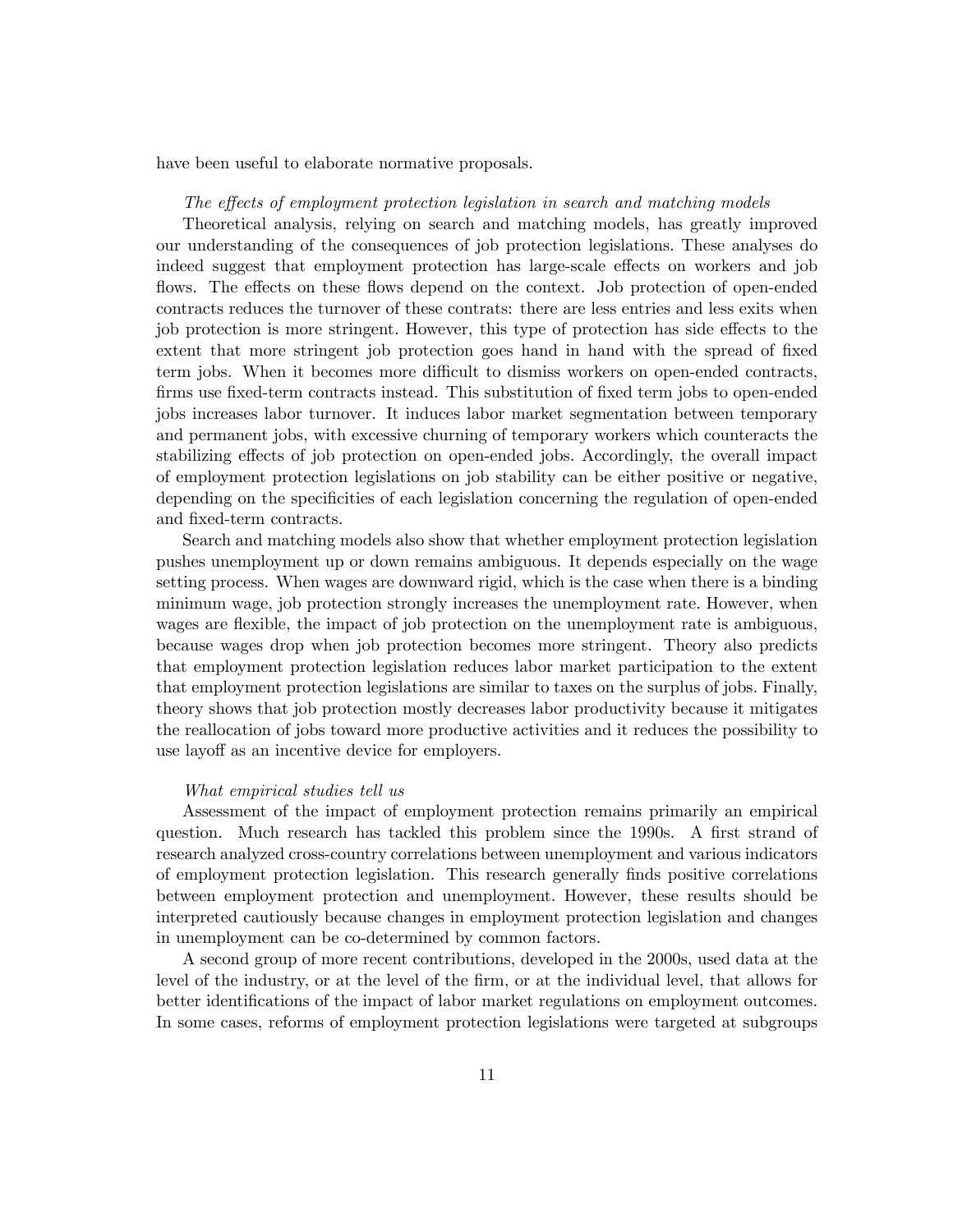in the labor force, providing researchers with a natural experiment in which outcomes can be compared across subgroups. These studies find negative effects of job protection on employment and labor flows. For instance, Autor et al. (2006) estimate the effects on employment and wages of wrongful discharge protections adopted by U.S. state courts. They find that wrongful discharge protections reduced state employment rates by 0.8 percent to 1.7 percent. The initial impact is largest for female and less-educated workers, while the longer-term effect is greater for older and more-educated workers.

All in all, studies using microeconomic data find that more rigorous employment protection reduces employment and labor productivity. More stringent employment protection also increases labor market segmentation because firms do use more temporary jobs when protection of permanent jobs is stronger in order to adapt employment to changes in production. These findings lead many economists to consider that stringent job protection legislations, which rely on mandatory rules generally implemented under the control of judges, are mostly inefficient. However, as we are going to see now, this does not mean that any form of employment protection is worthless.

#### The efficiency of employment protection legislations

To the extent that the incessant process of job creation and destruction contributes to growth, when a job vanishes, it is not a loss for the collectivity, although it generally is for the person who held that job. Legislation that prevented the destruction would by the same token have prevented a collective advantage from being realized. But conversely there are other reasons that weigh in favor of preserving certain jobs which firms might want to destroy because the decision to destroy a job can have repercussions going well beyond the interests of the firm and the worker alone.

One reason is the need to protect workers from arbitrary dismissals, which is covered by the regulation of individual dismissals, according to which dismissal for reasons relating to the individual employee is justified only if the employee is guilty of breaking or failing to fulfil a contractual obligation. This is the just cause doctrine, adopted in European countries, which states that Örms cannot dismiss employees without showing just cause. The just cause doctrine is justified by the fact that mobility costs, imperfect information, myopic behaviors, contract incompleteness, do not allow workers to fully benefit from competition between firms. When market are not perfectly competitive, employment protection legislation can be useful to protect workers against the arbitrary decisions of employers. For instance, an employer who does not comply with health and safety regulations in the workplace may fire workers who complain. The employer may have an interest to do so if he has monopsony power which allows him to replace those workers at low cost. Enacting a regulation which protects workers against such layoffs may improve efficiency. One must admit that economic analysis still provides very limited knowledge on this issue.

However, empirical research has shown that even if there are justifications for just cause, job protection legislations should be elaborated cautiously because they can have perverse effects. For instance, Acemoglu and Angrist  $(2001)$  have studied the conse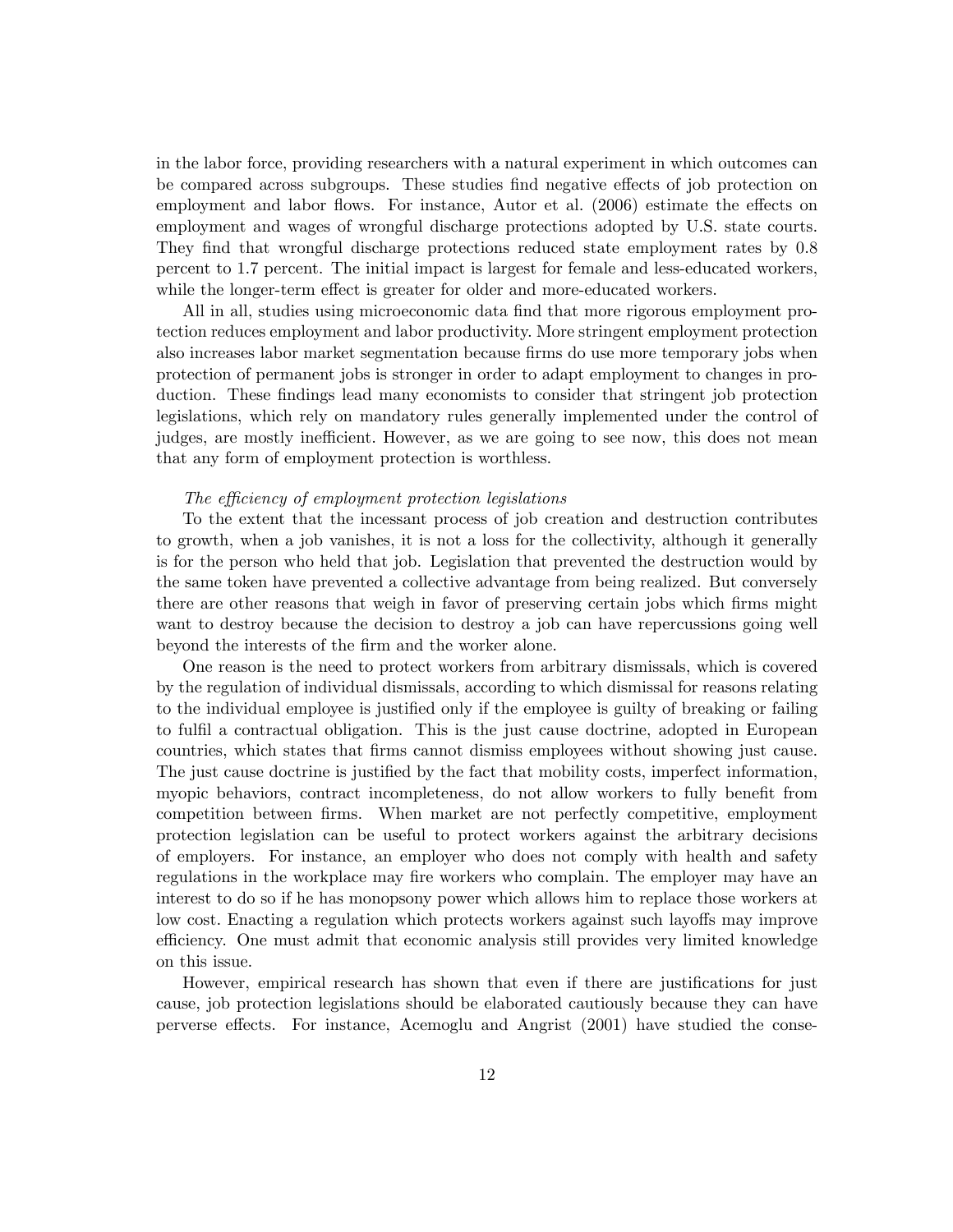quences of the Americans with Disabilities Act, which requires employers to accommodate disabled workers and outlaws discrimination against the disabled in hiring, firing, and pay. Although the Americans with Disabilities Act was meant to increase the employment of the disabled, the net theoretical effects are ambiguous, because employers may have ways to avoid recruiting disabled employees. Actually, it seems that the Americans with Disabilities Act has had an effect exactly opposite to its goal: for men of all working ages and women under 40, Acemoglu and Angrist find a sharp drop in the employment of disabled workers after the *Americans with Disabilities Act* went into effect.

#### Employment protection legislations and unemployment insurance

Another reason to regulate job destruction is that job destruction can be a source of externalities. This case arises when the value of a job for the collectivity, its social value, does not coincide with its private value. The social value is measured by the sum of the private value plus the value of the externalities.

One important cause of the gap between the social value and the private value of a job lies in unemployment insurance and all forms of welfare. In most industrialized countries, unemployment insurance is Önanced by a tax based on wages, which is paid in varying proportions by both employees and employers; it is one component of what are collectively called payroll taxes. Under an efficient system of unemployment insurance, an employer who lets an employee go would have to take into account the externality arising from the financing of the unemployment insurance benefit then paid to that worker by other wage-earners and other employers through their contributions to unemployment insurance.

Blanchard and Tirole (2007) have shown that Önancing unemployment insurance with layoff taxes induces employers to internalize these externalities. This leads to recommend to substitute layoff taxes, used to finance unemployment benefits, and also welfare expenditures (Cahuc and Zylberberg, 2008), for employment protection legislations relying on mandatory rules implemented under the control of judges.<sup>2</sup> It is worth noting that a bonus-malus mechanism exists in the United States, where charges associated with the payment of unemployment benefits are assigned to employers through "experience rating.î Employers who initiate comparatively more job separations and thus increase the burden on the unemployment insurance system must pay higher unemployment insurance contributions than those that initiate fewer separations.

#### The single open-ended contract and flexicurity

A related recommendation is to substitute a single open-ended contract, including layo§ taxes increasing with contract duration, for the menu of Öxed-term and open-ended contracts encountered in countries with stringent employment protection legislation (Bentolila et al. 2010). This proposal aims at substituting fiscalization of job protection for employment protection regulations that are justified neither by the protection against arbitrary dismissals nor by externalities associated with job destruction. Indeed, several

<sup>&</sup>lt;sup>2</sup>As stressed by Cahuc and Zylberberg (2008) and Jung and Kuester (2013), in this context, it is optimal to use hiring subsidies to counteract the negative impact of layoff taxes on job creation.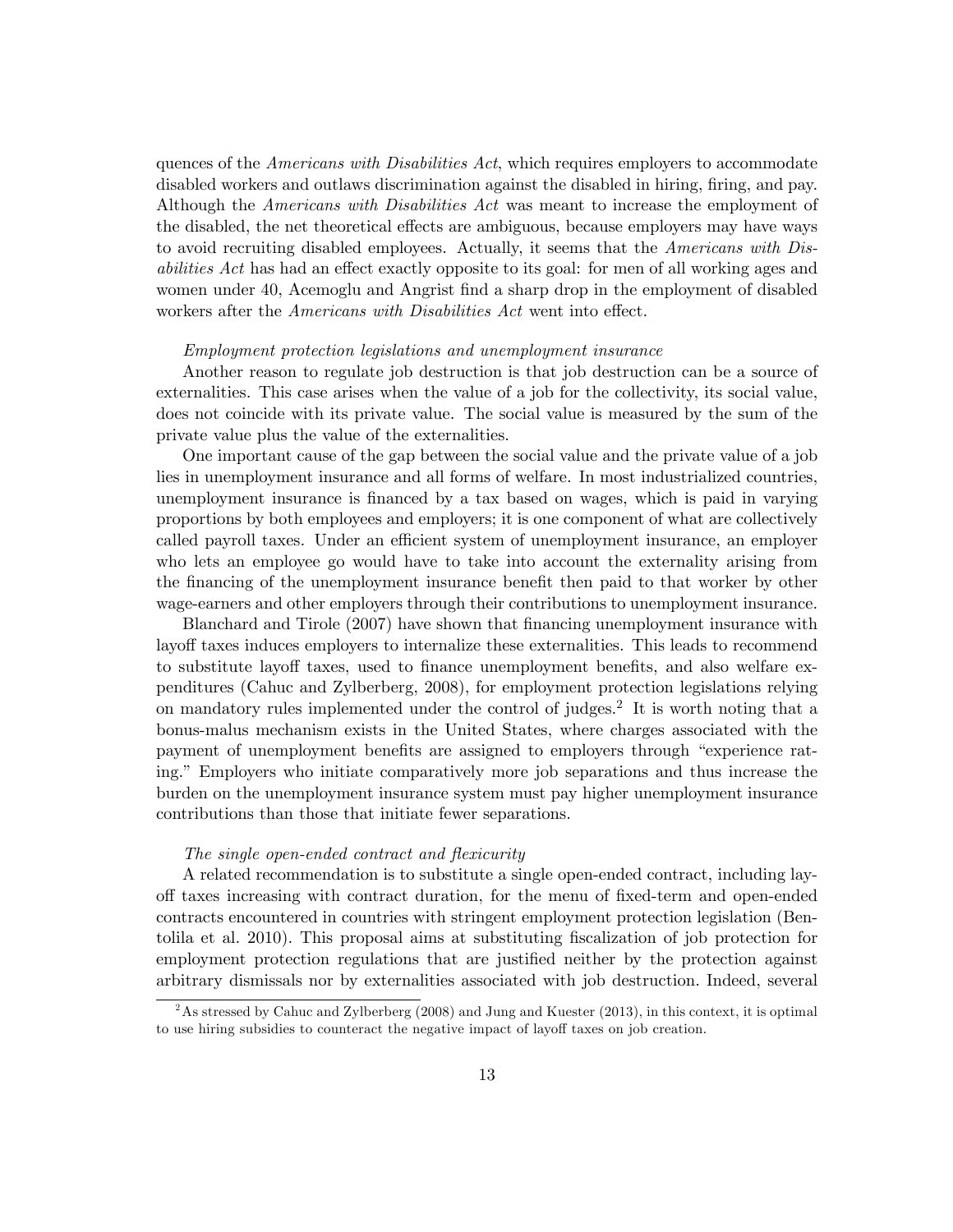features of employment protection legislation in many countries have hardly anything to do with the justifications of employment protection legislation that have been put forward by economic analysis. Some rules protect permanent workers, over-represented in trade unions relative to temporary workers and unemployed workers. However, these rules neither protect workers from arbitrary dismissals nor induce employers to internalize the social cost of layoffs in an efficient way. These rules comprise, for instance, the order of selection of layoffs in case of redundancy, the rehiring priority and the obligations made on the internal reassignment of employees.

Substituting fiscalization of job protection for the set of rules which impose the order of selection of layoffs in case of redundancy, the rehiring priority and the obligations made on the internal reassignment of employees is a means to allow employers to manage their manpower efficiently, to induce them to take into account the social costs of layoffs, and also to provide funding to unemployment insurance and to public employment services. The logic of Öscalizing employment protection thus lies in taxing job destructions while providing more generous and more efficient unemployment insurance. This is why the fiscalization of employment protection reconciles both employers' and workers' needs, flexibility and security, by ensuring the worker safe transitions inside the labor market, while maintaining and improving competitiveness of the companies. Moreover, the fiscalization of employment protection allows us to get rid of the labor market segmentation induced by rigid rules imposed on layoffs for economic reasons. By making firing taxes depending on the social cost induced by workers turnover, whatever the form of labor contract, either temporary or permanent, it is possible to avoid the gap between jobs with different status, which gives rise to inefficient labor turnover. This corresponds to the founding principles of the "flexicurity model", which inspired the Danish labor market regulation and which is endorsed by the European Commission (Boeri et al. 2007).

## 5 What should be done?

During the last two decades, an impressive amount of empirical and theoretical research has been devoted to the search and matching models and to the exploration of job and worker flows. However, much remains to be done in this field which is far from being drained.

#### 5.1 Theory

Economics needs good models that Öt, to a reasonable approximation, certain important stylized facts. From this perspective, the search and matching model is not exempt from criticisms. In particular, Shimer (2005) argued that the matching model cannot reproduce unemployment dynamics well, because any productivity shock is immediately absorbed into the wage with little effect on unemployment. Hence, in comparison to observed fluctuations, the matching model would generate too much volatility for the real wage and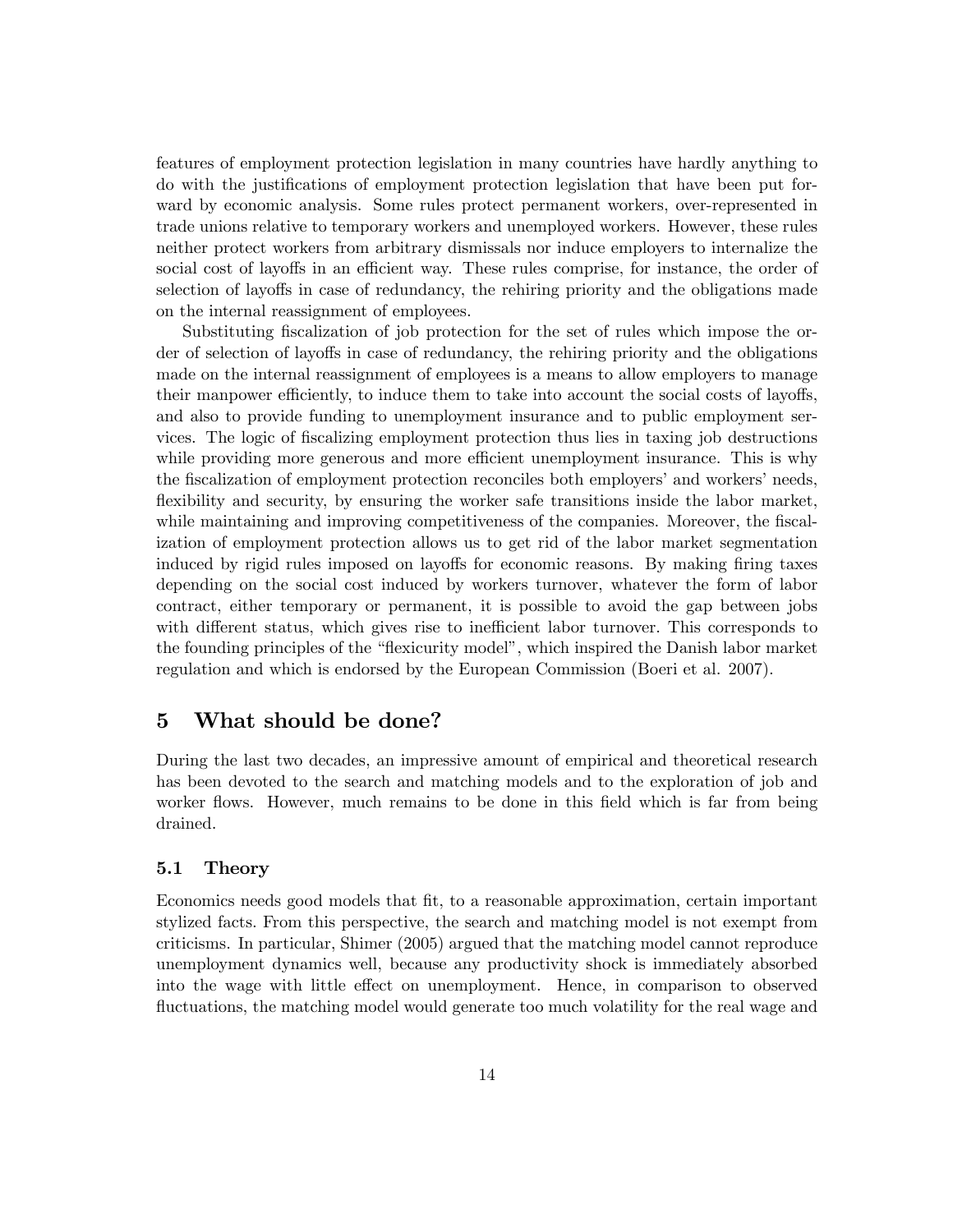not enough for the unemployment rate. This is the so called the "unemployment volatility puzzle."

A range of solutions have been put forward to the "unemployment volatility puzzle." The first assigns a high value to non-market activity, the second attempts to make wages more rigid, the third draws a distinction between the wage rigidity of employees in place and the wage rigidity of new entrants, while a fourth solution is based on the heterogeneity of jobs.

Hagedorn and Manovskii (2008) have proposed a model in which the instantaneous income of the unemployed is high, and in which they have little bargaining power. The high value of the instantaneous income of the unemployed is justified by the high value of non-market activity. In this setting, the matching model correctly reproduces the elasticity of the exit rate from unemployment with respect to productivity.

Many researchers have tried to explain unemployment volatility by wage rigidity. Hall and Milgrom (2008) modify the threat point in Nash bargaining by assuming that it is possible to prolong the bargaining. The threat is then no longer that the work relationship will be broken off, but that time and production will be wasted during the bargaining. The empirical data assembled by Hall and Milgrom show that the value of the time and production wasted in bargaining is less cyclical than the dissolution value of the job, which corresponds to the discounted expected utility of unemployed workers. In consequence, in the model of Hall and Milgrom the wage reacts less to variations in productivity, which entails greater volatility in the unemployment rate. Kennan (2010) reaches a similar conclusion with a framework that provides another explanation for wage rigidity. He assumes that productivity is subject to publicly observed aggregate shocks, and to idiosyncratic shocks that are seen only by the employer. Kennan shows that small fluctuations in productivity that are privately observed by employers can give rise to a kind of wage stickiness in equilibrium, and the informational rents associated with this stickiness are sufficient to generate relatively large unemployment áuctuations.

Pissarides (2009) notes that the wage stickiness highlighted by empirical research is a property of the average wage. It does not apply to all wages. When we concentrate on the wages of employees who are starting new jobs (movers), wage stickiness looks a lot different than it does when we examine the wages of those who have remained in the same job for a while (stayers). The interpretation of the empirical research advanced by Pissarides (2009) and his own estimates indicate that, in the United States, the unemployment wage elasticity of movers is at least equal to 1, whereas it would lie between 0.3 and 0.5 for the stayers. The calculations of Robin  $(2011)$  confirm this observation. They indicate that wage elasticities differ according to deciles. For men for example, wage elasticity amounts to 0.92 for the bottom decile  $\overline{\phantom{a}}$  – where the majority of starting wages lie  $\overline{\phantom{a}}$ , and to around 0.40 in the middle of the distribution.

Previous explanations of the unemployment volatility puzzle rely on a matching model that leaves out the heterogeneity of jobs and movements from job to job. Menzio and Shi (2011) and Robin (2011) have looked at the consequences of aggregate productivity shocks in models with heterogeneous jobs and on-the-job search. In these models, aggregate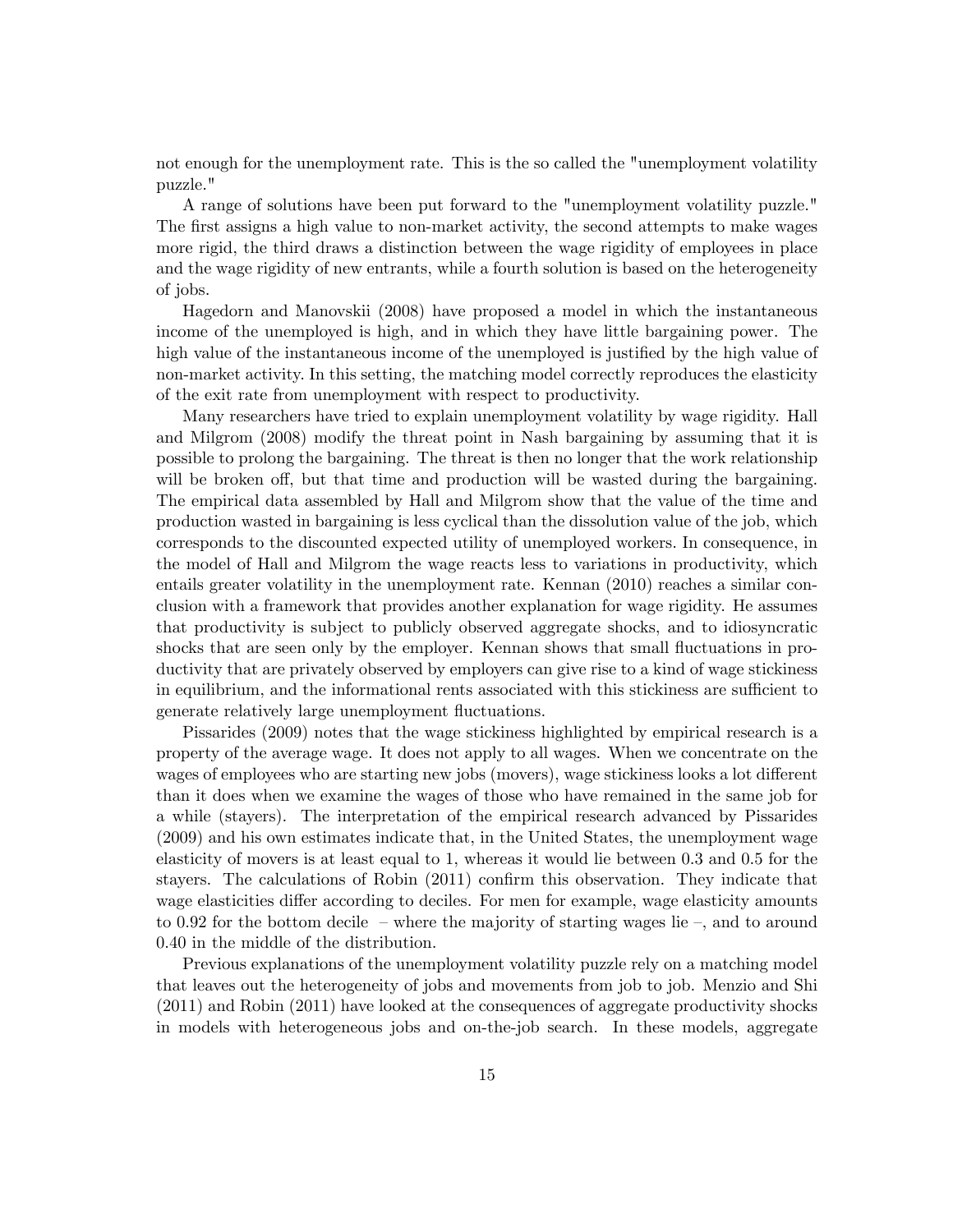productivity shocks affect movement from job to job, and have a major impact on the destruction and creation of low-productivity jobs, with no need to advance any hypothesis about wage rigidity.

Elsby and Michael (2013) have studied labor market dynamics with a model including large firms. Due to the diminishing marginal product of labor, the model simultaneously generates a large average surplus and a small marginal surplus to employment relationships. The small marginal surplus to employment relationships allows their model to match the volatility of the job-Önding rate over the cycle, whereas the large value of the average surplus allows their model to match the rate of entries into unemployment. This is progress with respect to the strategy that assumes a small job surplus to generate enough cyclicality in job creation in the standard matching model, because assuming small job surplus with constant marginal returns to labor yields excessive employment-to-unemployment transitions. The calibrated version of the model of Elsby and Michael (2013) provides a coherent account of the distributions of firm size and employment growth, the amplitude and propagation of the cyclical dynamics of worker flows, the Beveridge curve relation between unemployment and vacancies, and the dynamics of the distribution of firm size over the business cycle.

On the whole, research on the unemployment volatility puzzle tells us that the matching model is capable of reproducing the relation between productivity and unemployment. There is not, however, any consensus about which hypotheses are most pertinent when it comes to reproducing this relation. More research is needed in this realm.

#### 5.2 Empirical estimates of transaction costs

Transaction costs play a central role in the analysis of the consequences of job áows. However, their empirical evaluation is insufficient. Transactions costs are generally accounted for by the matching function, which represents the number of matches between job vacancies and unemployed workers. The matching function can be estimated on the basis of time series data on hires, job vacancies and unemployment. Most often the estimation uses simple OLS regressions where the left hand side variable is the logarithm of the exit rate from unemployment and the right hand side variables comprise the labor market tightness, equal to the ratio of vacancies over unemployment. For instance, using a simple OLS regression based on monthly data covering the period 2001-2009 for the United States, Rogerson and Shimer (2011) Önd an elasticity of the exit rate from unemployment with respect to labor market tightness equal to 0.58. It turns out that the incidence of long term unemployment, the geographical dispersion of vacant jobs and unemployed persons, and the demographic structure of the labor force also exert significant influence on the matching process.

Borowczyk-Martins et al. (2013) have noted however that estimations based on simple OLS regressions are probably biased, since the decision to post a job vacancy is not independent of the efficiency of the matching process. Firms may have an incentive to create more vacant jobs when the efficiency of the matching process improves, for it means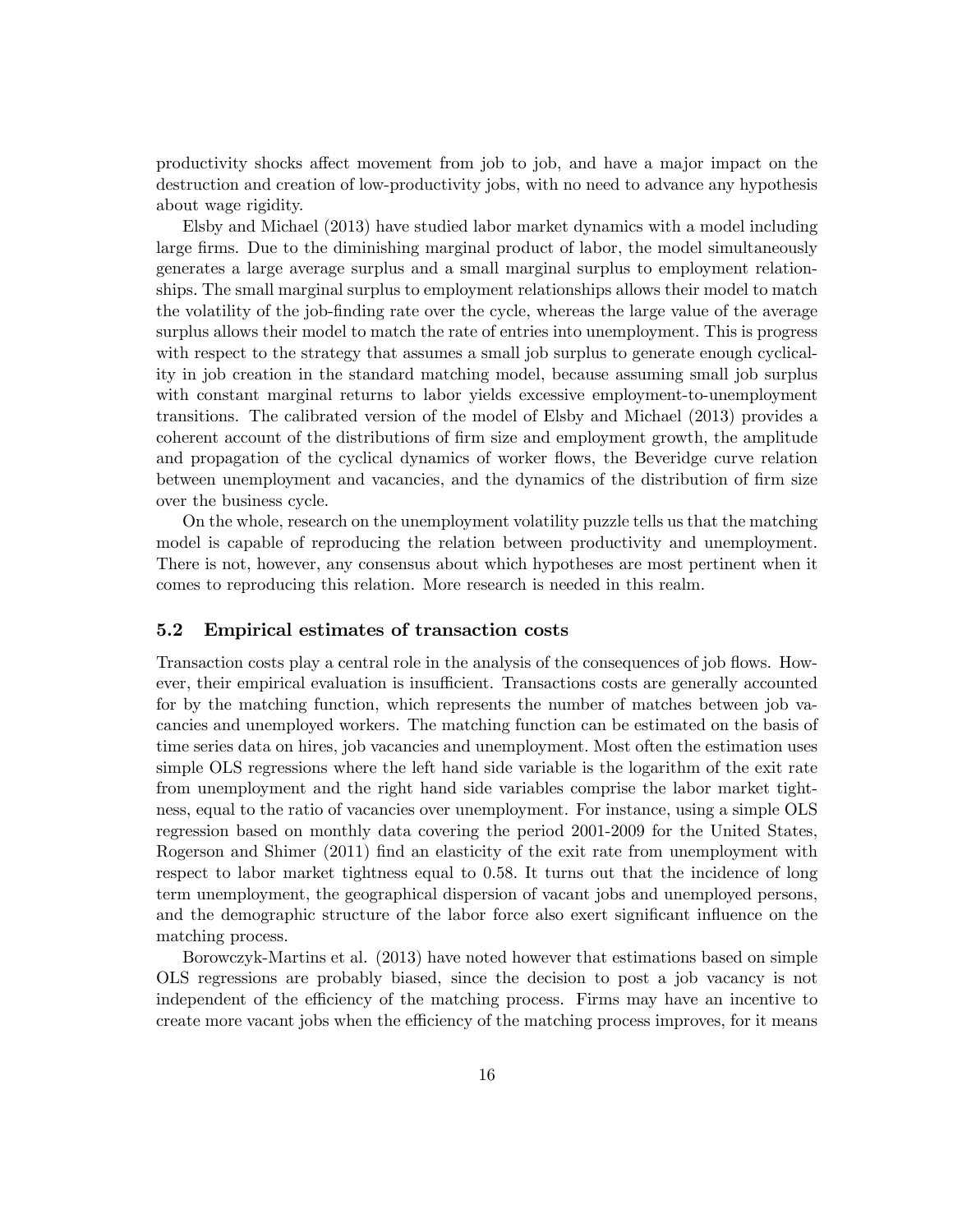they can hire more rapidly.

The content of these contributions shows that, actually, the evaluation of the contribution of transactions costs to unemployment is still in its enfancy. Not much is known about it and innovative research is needed.

#### 5.3 Data on workers and jobs

One of the main contributions of the literature on labor market flows has been to reveal their quantitative importance. The annual number of entries into employment can be twice as high as the stock of employment when all entries, including very short employment spells, are accounted for. It appears that there are many very short (below one month) employment spells. Better data are needed to gauge these very high frequency movements. Labor force surveys, that survey individuals at quarterly frequency, provide only very partial information about these movements. Surveys that follow individuals daily would be needed to gather appropriate information. It is necessary to track individuals during their successive periods of employment, unemployment and inactivity. Most surveys do not allow to do this at high frequency. Information at high frequency on the side of the firm is also needed. And finally, matching high frequency information on firms and individuals is essential to have a full description of labor market flows. Such high frequency matched firm-employer data are missing.

## 6 Conclusion

Over the last two decades, research on job search, áows, job creation and destruction has induced labor economists to give up the static walrasian conception of the labor market at the benefits of Schumpeter's one. This change was necessary to better explain unemployment, which is one of the main concerns of policy makers when they think about labor markets.

Since the start of this research program, in the 1970s, a long road has been traveled.<sup>3</sup>

Now, the natural rate of unemployment, which was a vague concept, can be explained with models that account for transaction costs in a dynamic framework. These models allow economists to analyze the influence of many phenomena such as wage formation, unemployment benefits, job protection, technological progress and the nature of job reallocation on unemployment. It is remarkable that most of these models are developed in the framework shaped by Diamond, Mortensen and Pissarides in the 1970s, who impulsed an almost "linear" development of the theory until now.

The development of dynamic models of labor markets with transaction costs did not only enrich the understanding of unemployment. The new dynamic theory clearly explains old questions better than the old static theory, and explains phenomena that before could not be explained, such as job creation and destruction, the coexistence of job vacancies and

<sup>&</sup>lt;sup>3</sup>See the converging views of Bertil Holmlund (2014) in this volume.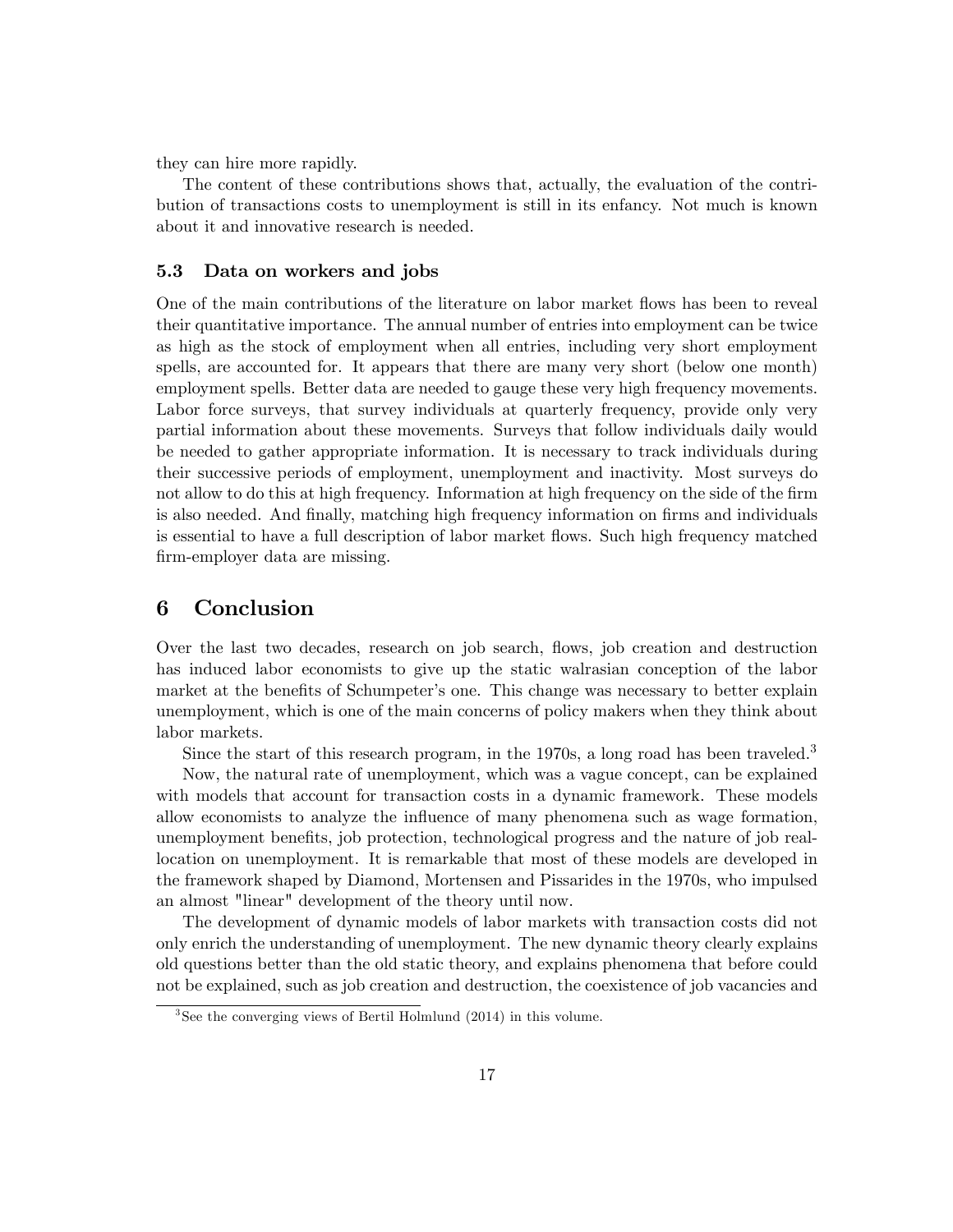unemployment, workers flows, unemployment duration and wage dispersion of identical workers.

This renewal provides a very useful toolkit for analyzing important economic policy issues such as the optimal level of unemployment benefits, the funding of unemployment insurance, the impact of employment protection legislation. From this perspective, there is little doubt that this research has had a profound ináuence on labor market institutions such as unemployment insurance and employment protection legislations. However, this research is still in its infancy. Much remains to be done. We need better data and models that Öt the data better to provide relevant answers to the many questions addressed by policy makers.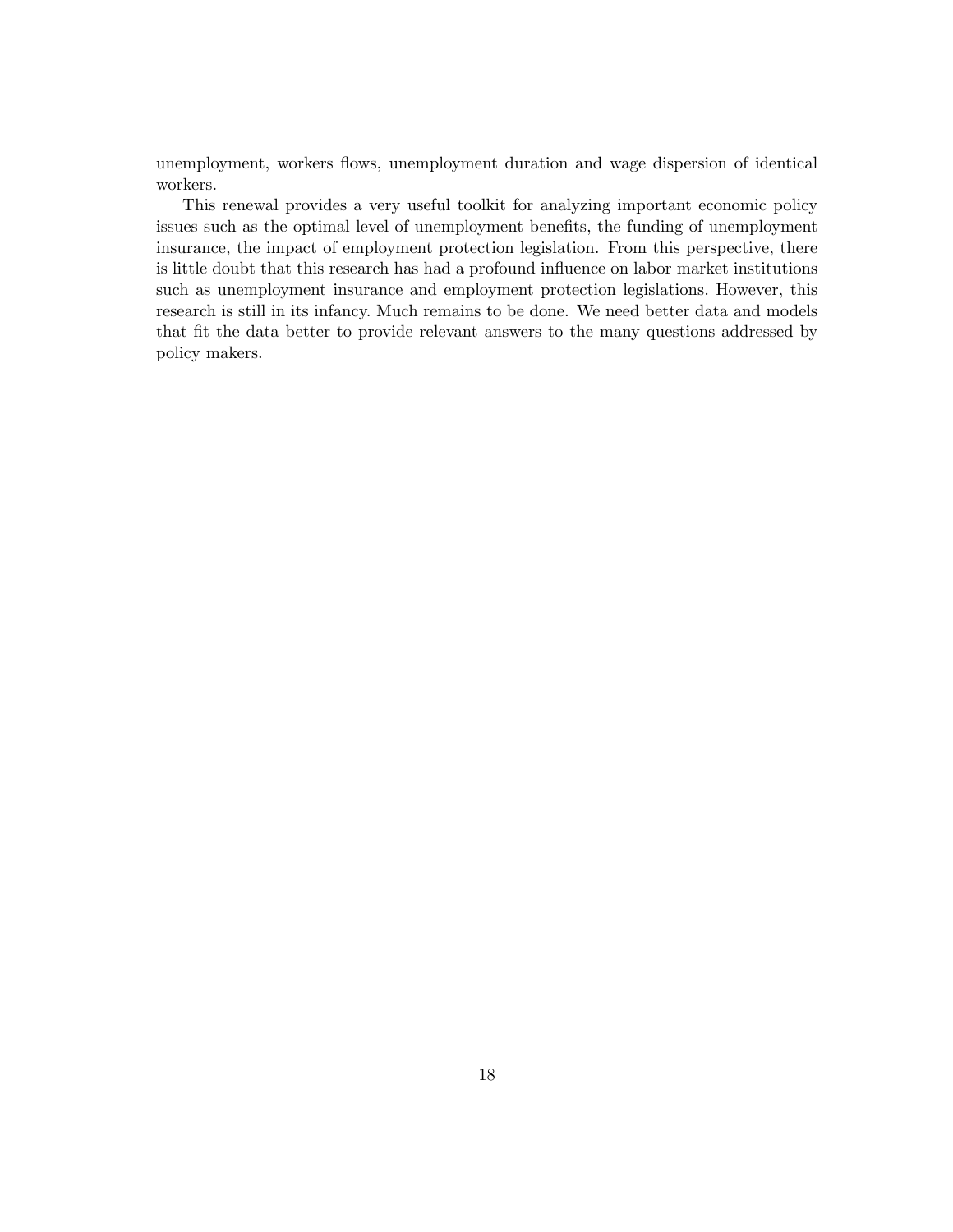## 7 References

Abowd, J.M., Kramarz, F., Lengermann, P., Mc Kinney, K., and Roux, S. (2013), "Persistent Inter-Industry Wage Differences: Rent-Sharing and Opportunity Costs," IZA Journal of Labor Economics.

Abowd, J., Kramarz, F. and Margolis, D. (1999), "High Wage Workers and High Wage Firms", *Econometrica*, 67, pp. 251-334.

Acemoglu, D. and Angrist, J. (2001), "Consequences of Employment Protection: The Case of the Americans with Disabilities Act", Journal of Political Economy, 109, pp. 915-957

Autor, D., Donohue, J. and Schwab, S. (2006), "The Costs of Wrongful-Discharge Laws", The Review of Economics and Statistics, 88(2), pp 211-231.

Baily, M. (1978), "Some Aspects of Optimal Unemployment Insurance", *Journal of Public* Economics, 10, pp. 379-402.

Bentolila .S., Boeri, T. and Cahuc, P. (2010), "Ending the scourge of dual labour markets in Europe", VoxEU.org, 12 July.

Blanchard, O. and Tirole, J. (2007), "The Optimal Design of Unemployment Insurance and Employment Protection: A First Pass ", Journal of the European Economic Association, 6(1), pp. 45-77.

Bloom, N., Sadun, R. and Van Reenen, J. (2012) "Americans do IT better: US multinationals and the productivity miracle." American economic review, vol  $102 (1)$ , pp. 167-201.

Boeri, T., Cahuc, P., Crnkovic, S., Kollonay-Lehoczky, C. and Wilthagen, T. (2007) Flexicurity Pathways, Turning Hurdles into Stepping Stones. Brussels: Report by the European Expert group on Flexicurity.

Borowczyk-Martins, D., Jolivet, G. and Postel-Vinay, F. (2012) "Accounting For Endogeneity in Matching Function Estimation", Forthcoming Review of Economic Dynamics.

Burdett, K. and Mortensen, D. (1998), "Wage differentials, employer size, and unemployment", *International Economic Review*, 39, pp. 257-273.

Cahuc, P., Postel-Vinay, F. and Robin, J.-M. (2006), "Wage Bargaining with On-the-Job Search: Theory and Evidence," Econometrica, 74(2), pp. 323-364.

Cahuc, P. and Zylberberg, A. (2008) "Optimum Taxation and Layoff Taxes, with André Zylberberg, Journal of Public Economics, 92, pp. 2003-2019.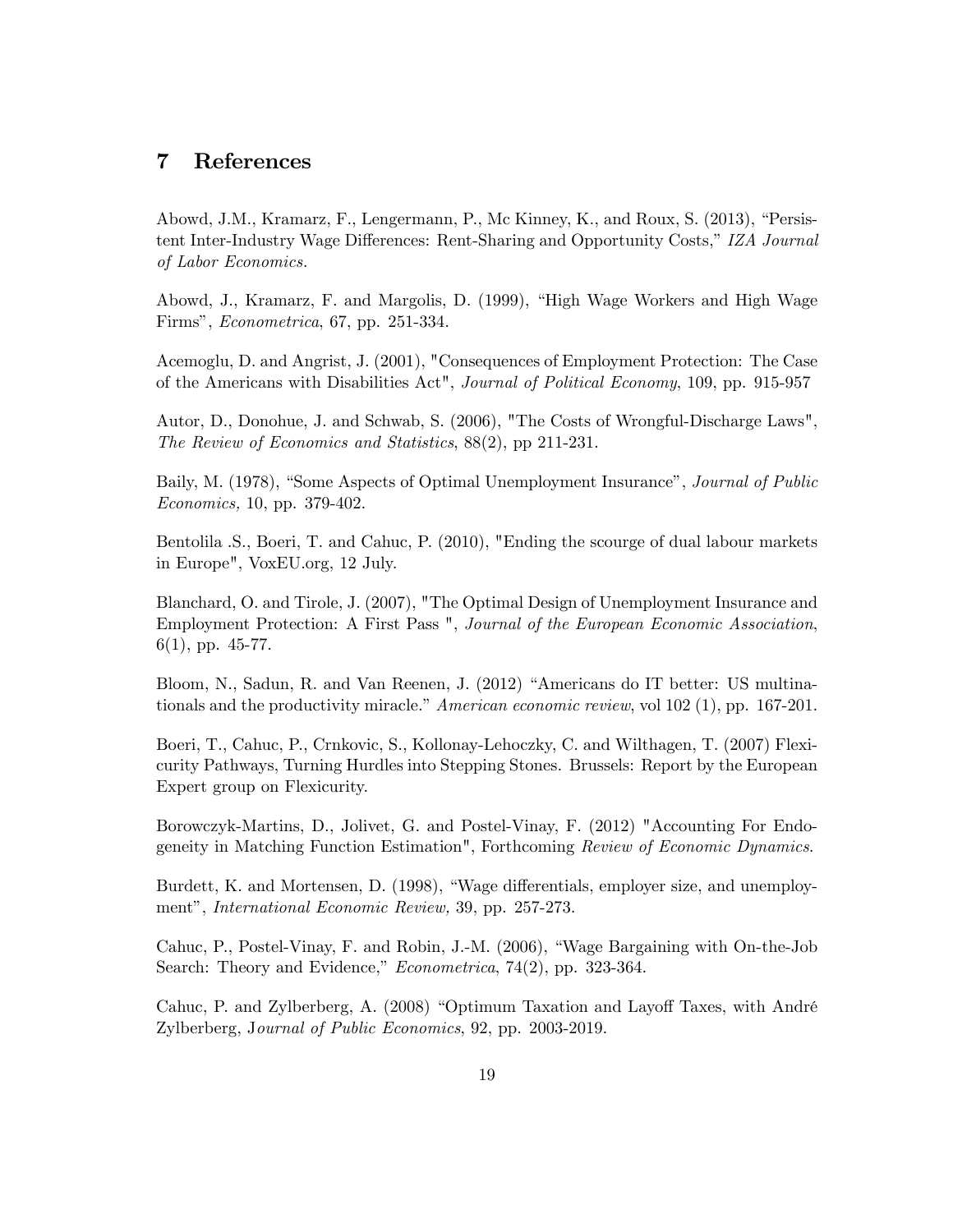Chetty, R. (2008), "Moral Hazard vs. Liquidity and Optimal Unemployment Insurance Journal of Political Economy, 116(2), pp. 173-234.

Davis, S., Faberman, J. and Haltiwanger, J. (2006), "The Flow Approach to Labor Markets: New Data Sources and Micro-Macro Links", The Journal of Economic Perspectives, 20(3), pp. 3-26.

Diamond, P. (1971), "A model of price adjustment", Journal of Economic Theory, 3, pp. 156-168.

Elsby, M. and Michaels, R. (2013), "Marginal Jobs, Heterogeneous Firms, and Unemployment Flows", American Economic Journal: Macroeconomics, 5(1), pp. 1-48.

Foster,L.,Haltiwanger,J, andC.J.Krizan, C., .(2006) "Market Selection, Reallocation, and Restructuring in the U.S. Retail Trade Sector in the 1990s." Review of Economics and *Statistics*, vol  $88(4)$ , pp. 748–58.

Friedman, M. (1968). The Role of Monetary Policy. American Economic Review, vol 58(1), pp. 1-17.

Hagedorn, M. and Manovskii, I. (2008), "The cyclical behavior of equilibrium unemployment and vacancies revisited", American Economic Review,  $98(4)$ , pp. 1692–1706.

Hall, R.  $(1979)$ , "A theory of the natural unemployment rate and the duration of employment", Journal of Monetary Economics, 5, pp. 153-169.

Hall, R. and Milgrom, P. (2008), "The limited influence of unemployment on the wage bargain", American Economic Review,  $98(4)$ , pp. 1653–1674.

Holmlund, B. (2014), "What do labor market institutions do?", Labour Economics, forthcoming.

Hopenhayn, H. and Nicolini, J. (1997), "Optimal Unemployment Insurance", Journal of Political Economy, 105, pp.  $412-438$ .

Hopenhayn, H. and Nicolini, J. (2009), "Optimal Unemployment Insurance and Employment History", Review of Economic Studies, 76, pp. 1049–1070.

Hornstein, A., Krusell, P. and Violante, G. (2011), "Frictional Wage Dispersion in Search Models: A Quantitative Assessment," American Economic Review, vol 101,pp. 2873–2898.

Jung, P. and Kuester, K. (2013), "Optimal Labor Market Policy in Recessions", American Economic Journals: Macroeconomics, forthcoming,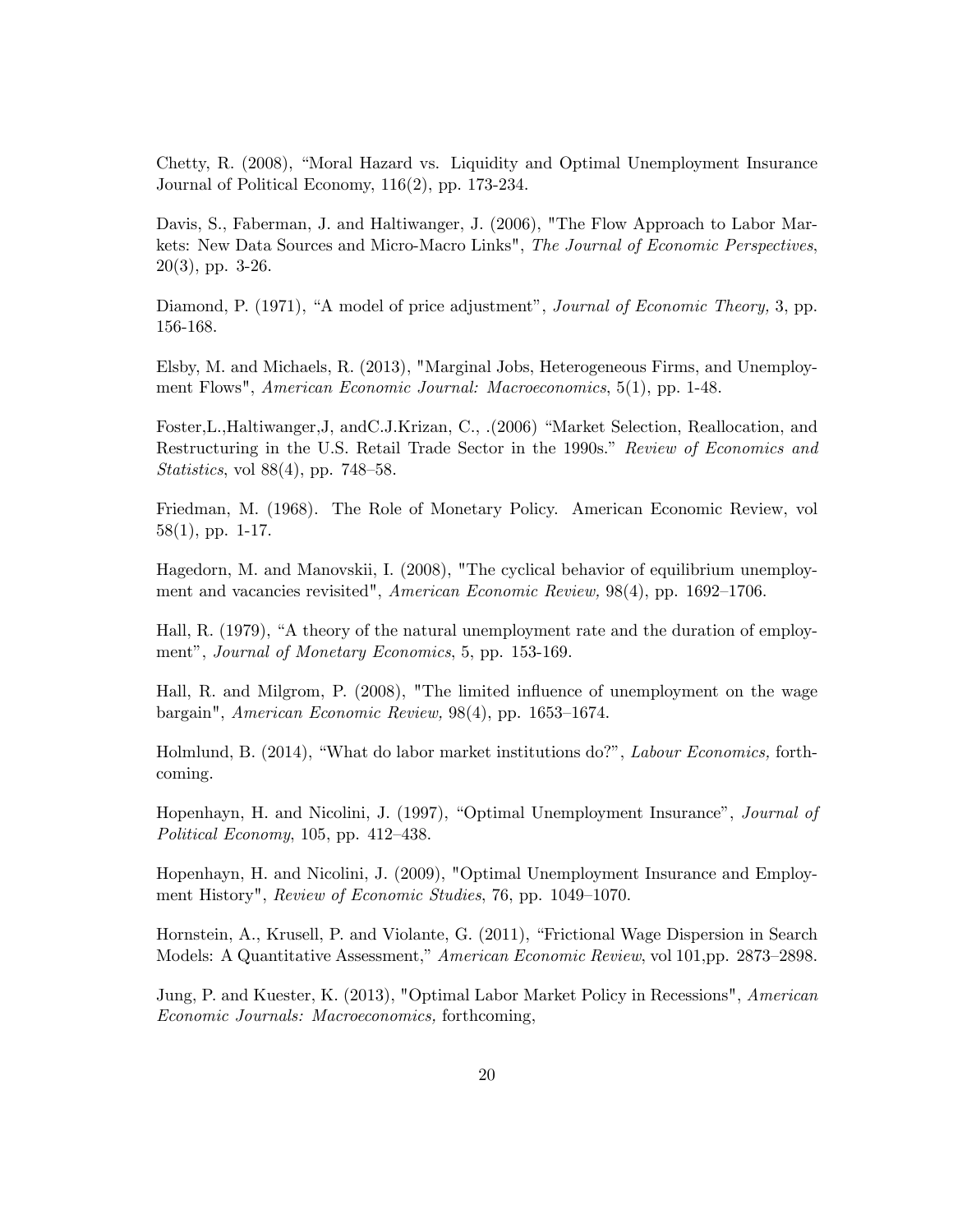Kennan, J. (2010), "Private Information, Wage Bargaining and Employment Fluctuations," Review of Economic Studies, 77, pp. 633-664.

Kroft, K. and Notowidigdo, M. (2011), "Should Unemployment Insurance Vary With the Unemployment Rate? Theory and Evidence", Working Paper, University of Chicago.

Landais, C. (2013), "Assessing the Welfare Effects of Unemployment Benefits Using the Regression Kink Design", Working Paper, London School of Economics.

McCall, J. (1970), "Economics of information and job search", Quarterly Journal of Economics, 84, pp. 113-126.

Menzio, G. and Shi, S. (2011), "Efficient Search on the Job and the Business Cycle," Journal of Political Economy, 119 (3), pp. 468-510.

Moene, E. (1997), "Competitive Search Equilibrium", Journal of Political Economy, 105, pp. 385-411.

Mortensen, D.  $(1970)$ , "Job search, the duration of unemployment, and the Phillips curve", American Economic Review, 60, pp. 505-517.

OECD, (2003), "The Sources of Economic Growth in OECD Countries", OECD, Paris.

Pissarides, C. (1979), "Job matching with state employment agencies and random search", Economic Journal, 89, pp. 818-833.

Pissarides, C. (2000), Equilibrium unemployment theory, ed. 2, Cambridge, MIT Press.

Pissarides, C. (2009), "The unemployment volatility puzzle: Is wage stickiness the answer?", *Econometrica*,  $77(5)$ , pp. 1339–1369.

Postel-Vinay, F. and Robin, J.-M. (2002b), "Wage Dispersion with Worker and Employer Heterogeneityî, Econometrica, 70(6), pp. 2295-2350.

Robin, J.-M. (2011), "On the dynamics of unemployment and wage distributions", Econometrica, 79(5), pp. 1327–1355.

Rogerson, R. and Shimer, R. (2011), "Search in macroeconomic models of the labor market", Handbook of Labor Economics, Vol 4a, chap 7, Elsevier.

Shavell, S. and Weiss, L. (1979), "The Optimal Payment of Unemployment Insurance Benefits Over Time", *Journal of Political Economy*, 87, pp. 1347–1362.

Shimer, R.  $(2005)$ , "The cyclical behavior of equilibrium unemployment and vacancies: Evidence and theory", American Economic Review, 95(1), pp. 25-49.